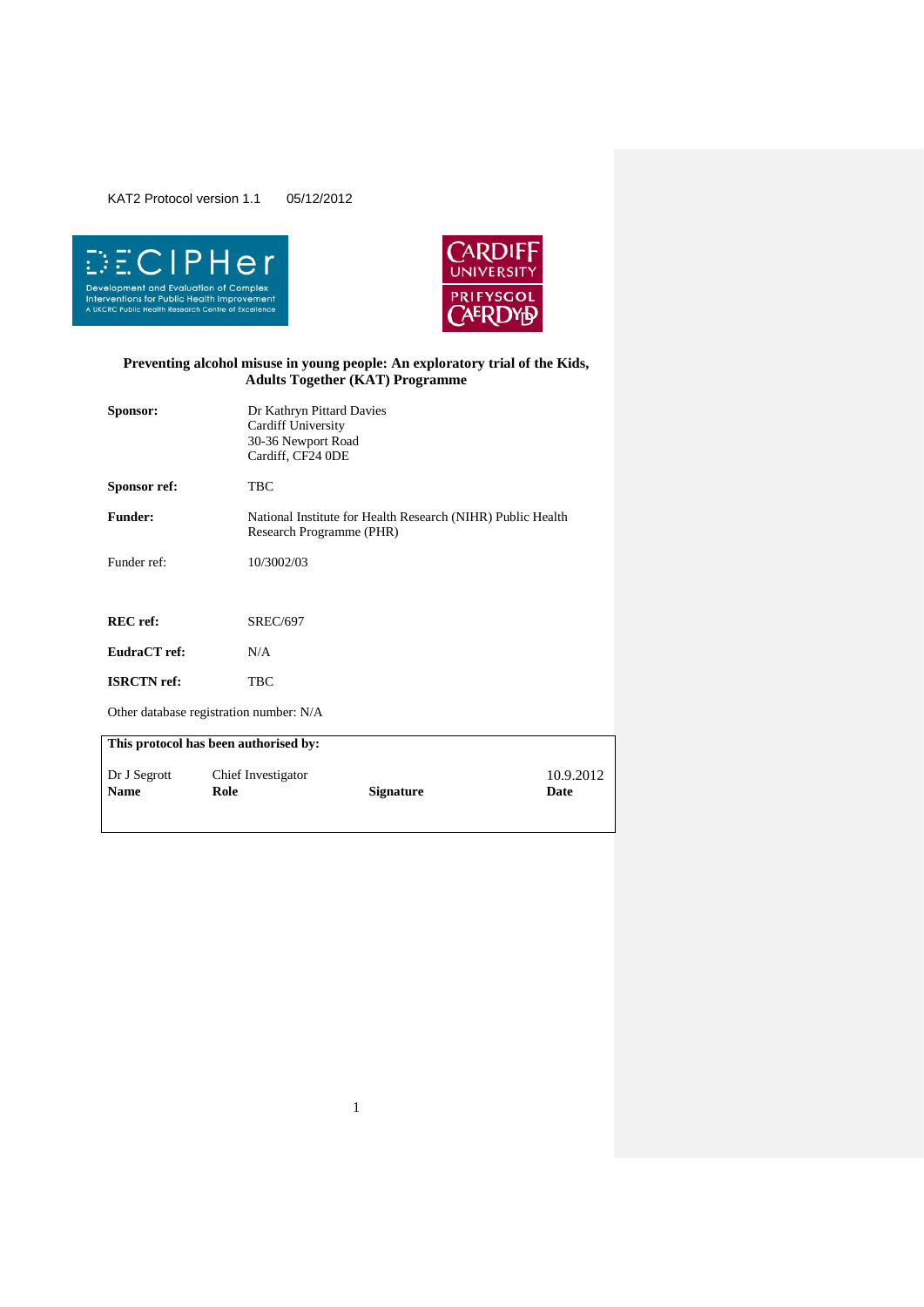#### **Co-Investigators:**

Prof Laurence Moore; Professor of Public Health Improvement; DECIPHer, Cardiff University. Dr Simon Murphy; Senior Research Fellow, DECIPHer, Cardiff University Dr Rebecca Playle, Senior Statistician, South East Wales Trials Unit, Cardiff University Professor Matthew Hickman, Professor in Public Health and Epidemiology, School of Social and Community Medicine, DECIPHer, Bristol University

# **Statistician:**

Dr Rebecca Playle Email: PlayleRA@cf.ac.uk Telephone: +44(0)29 20 687605

# **Trial Manager:**

Heather Rothwell Email[: rothwellh@cardiff.ac.uk](mailto:rothwellh@cardiff.ac.uk) Telephone: +44(0)2920 870296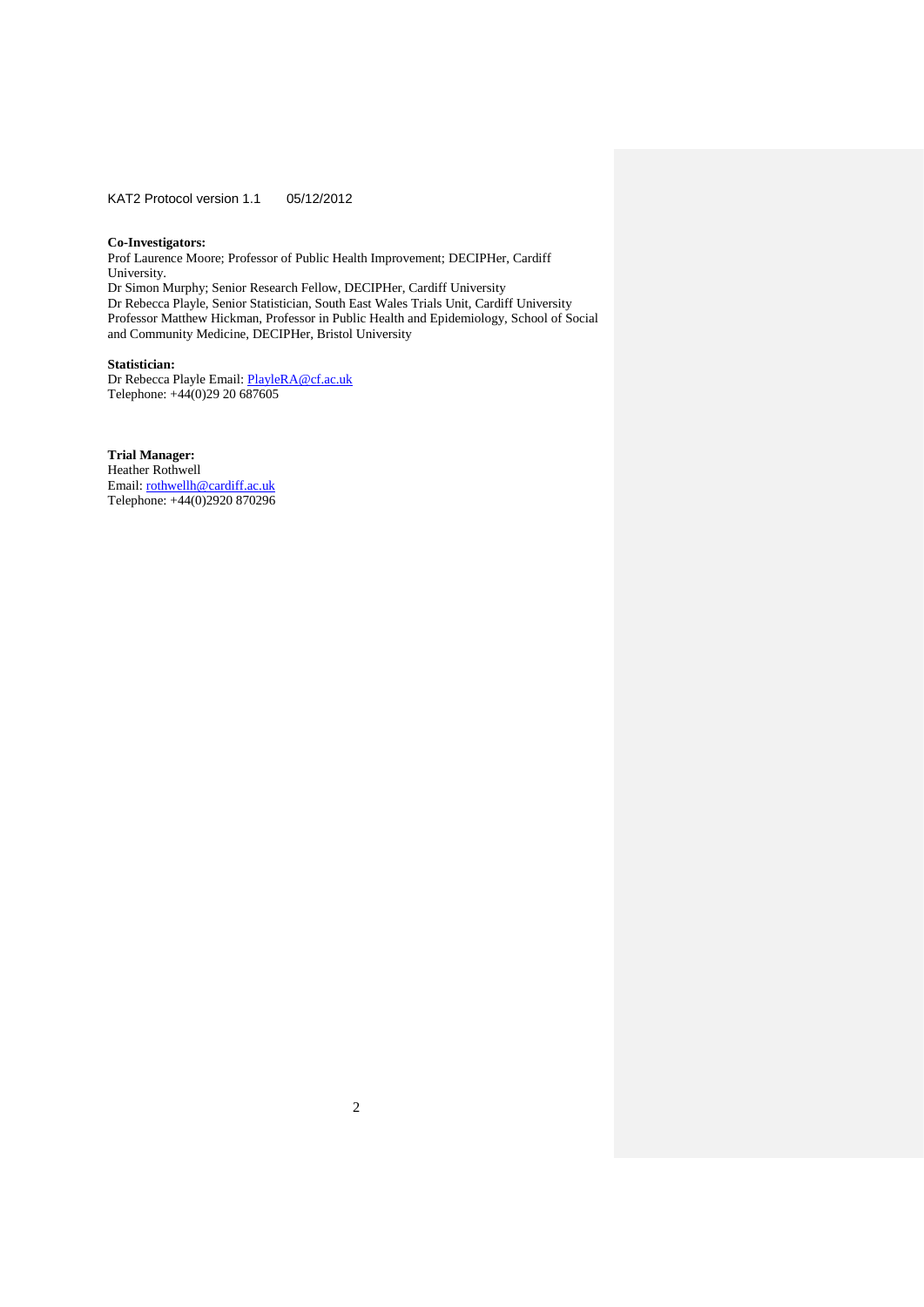#### **1 Trial summary**

The proposed study will develop and evaluate a school-based intervention – Kids, Adults Together (KAT) - which draws on the Social Development Model and seeks to prevent alcohol misuse by strengthening pro-social communication in families. The key aim of the proposed study is to determine the value and feasibility of conducting an effectiveness trial of the Kids, Adults Together Programme. The study will (i) refine the theoretical model and outcome pathways of the intervention; (ii) assess the feasibility and acceptability of the intervention; (iii) establish intervention participation rates and reach, including equality of engagement across socio-economic groups and localities; (iv) assess trial recruitment and retention rates; (v) identify potential effect sizes that are likely to be detected as part of an effectiveness trial and an appropriate sample size; (vi) identify appropriate outcome measures and data collection methods for an effectiveness trial; and (vii) pilot methods for assessing cost effectiveness in any effectiveness trial. The study will provide a comprehensive description of the structures and resources required for successful implementation of the intervention in an effectiveness trial, and establish policy and practice partnerships to facilitate this. Full resources for a process evaluation of the programme have already been secured through an ESRC studentship, which will be fully integrated into the exploratory trial.

The key test of KAT's effectiveness which will be measured by a future effectiveness trial would be long term impact (2 years) on alcohol related behaviours, particularly age of initiation, and frequency of harmful drinking. Pro-social communication and bonding would be the planned secondary outcomes as part of an effectiveness trial, measured at 6 months. To collect 2-year follow-up data from pupils or parents in an exploratory trial of this nature would lead to unnecessary expense and delay. Thus, the exploratory trial will assess the potential effect sizes in relation to short term changes in pro-social communication, which form a key protective process in the causal mechanisms forming the theoretical basis for KAT. It will also test the feasibility and acceptability of collecting data from primary school pupils on drinking behaviours so that potential response rates can be determined, optimal data collection approaches identified for an effectiveness trial, and the costs of these data collection methods assessed. Data from other sources (including a trial of the Strengthening Families Programme) will be used to estimate prevalence and intra-cluster correlation of alcohol outcomes at 2 years.

## **2 Introduction**

## **2.1 Background**

Misuse of alcohol by young people has been identified as a major public health issue in the UK [1, 2]. Attention has focused both on the number of children who initiate alcohol consumption at a young age, and high levels of regular and harmful alcohol use. For instance, English data from the Health Behaviours in school-aged Children (HBSC) survey indicates that 17% of girls and 20% of boys aged 13 drink weekly. The proportion of 15 year olds reporting having first been drunk before the age of 13 in Wales was 21% (girls) and 25% (boys). In terms of 13 year olds who had been drunk at least twice, Wales had the highest levels among all countries included in the survey (26/27%) [3]. The 2007 ESPAD study of 15 and 16 year olds found that 70% of UK respondents had used alcohol within the last 30 days and 30% had been drunk [4]. Alcohol misuse in young people has a range of health and social impacts, including disorderly and violent behaviour, risky sexual behaviour [5], accidental injury, and poor school attendance and achievement [6, 7]. Long-term consequences of early alcohol consumption initiation have also been identified, including increased risk of alcohol-related problems in later life [8-11].

Schools have been identified as an important setting for delivering interventions designed to prevent young people from misusing alcohol, both because of their expanding function as a health promoting institution, and their reach in relation to the target population [12, 13].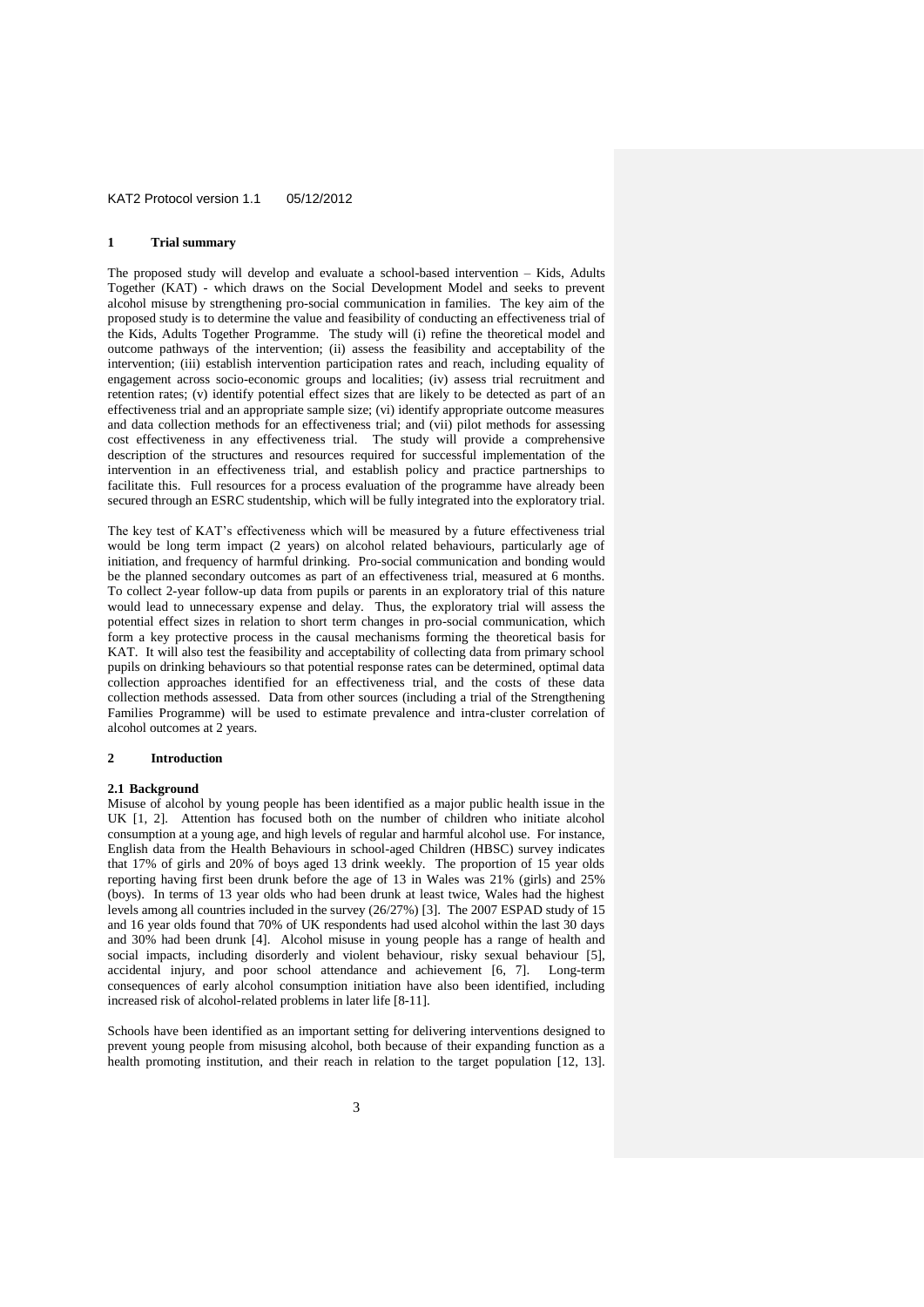However, there is little evidence in the UK that school programmes are effective in changing behaviour when they rely solely upon classroom-based learning [14]. Previous research has identified characteristics of school-based programmes which may increase their effectiveness, though this is generally an under-researched area. These include a focus on harm reduction rather than abstinence; interactive activities and delivery; targeting children at primary school, when they are less likely to have experimented with alcohol or other substances; and involving parents as well as children [15-19].

Engagement of parents in prevention programmes has been identified as important because dimensions of family functioning such as parenting operate as key protective and risk factors for later alcohol misuse by young people [16, 20, 21]. The family environment plays an important role in shaping young people's attitudes and behaviour towards alcohol, including the timing of young people's first alcohol use [22]. Parental norms and examples may encourage children's early alcohol use through providing models of alcohol consumption [23] or easy access to alcoholic drinks. Parental rules relating to alcohol are an important factor, but broader forms of parental monitoring, and the quality of relationships within families also figure as important protective factors.

Whilst there is clear evidence of the importance of family-based protective factors for alcohol misuse and the need to engage parents in prevention interventions, current knowledge about the best mechanisms for engaging parents in school-based interventions, and differences in reach and acceptability between different socio-economic groups, is limited. Many interventions have experienced significant challenges in recruiting parents, with typically low levels of engagement [11, 16, 24-26], even when programmes have been modified with the aim of increasing levels of parental involvement. Factors which affect participation in prevention programmes include practical barriers such as programme timing and travel arrangements [27, 28], programme length and location [29], parents' beliefs about the susceptibility of their children to problematic behaviours [29], and sociodemographic characteristics such as educational background [30, 31]. Whilst reaching families at higher risk of alcohol misuse problems is important, accurate identification of such families is often challenging, and programmes targeted at families on the basis of risk may stigmatise attendance, thus affecting take-up [32, 33].

A theoretical model of risk and protective factors which has formed the basis for a number of effective interventions is the Social Development Model (SDM). The model provides an explanatory framework for the development of anti-social behaviour (including alcohol misuse) in young people. It hypothesises that social behaviour is learned through interactions with others (including parents), resulting in the formation of an attachment which, if strong, can have a lasting effect on behaviour through supporting acquisition of skills and influencing norms and values [34]. Attachment to others who offer opportunities for and reward prosocial behaviour is seen as a protective factor against antisocial behaviour [35-37]. The Social Development Model has been shown to predict alcohol misuse in young people [38], and interventions such as the Seattle Social Development Project in the United States and Preparing for Drug Free Years, which operationalise the model, have achieved reductions in alcohol misuse by young people [39, 40].

#### **2.2 Rationale for current study/trial**

The trial will address two key research areas which have been identified as requiring further investigation – the characteristics of effective school-based prevention interventions, and the structures and processes required to engage parents in such interventions. The KAT programme aims to prevent alcohol misuse by young people through integrating specially designed classroom activities with a family education evening and a DVD to promote prosocial communication. Existing evaluations of the Social Development Model [39, 40] have mainly been conducted in the United States, and this study will make an important contribution to existing knowledge about the transferability of the model to a UK context.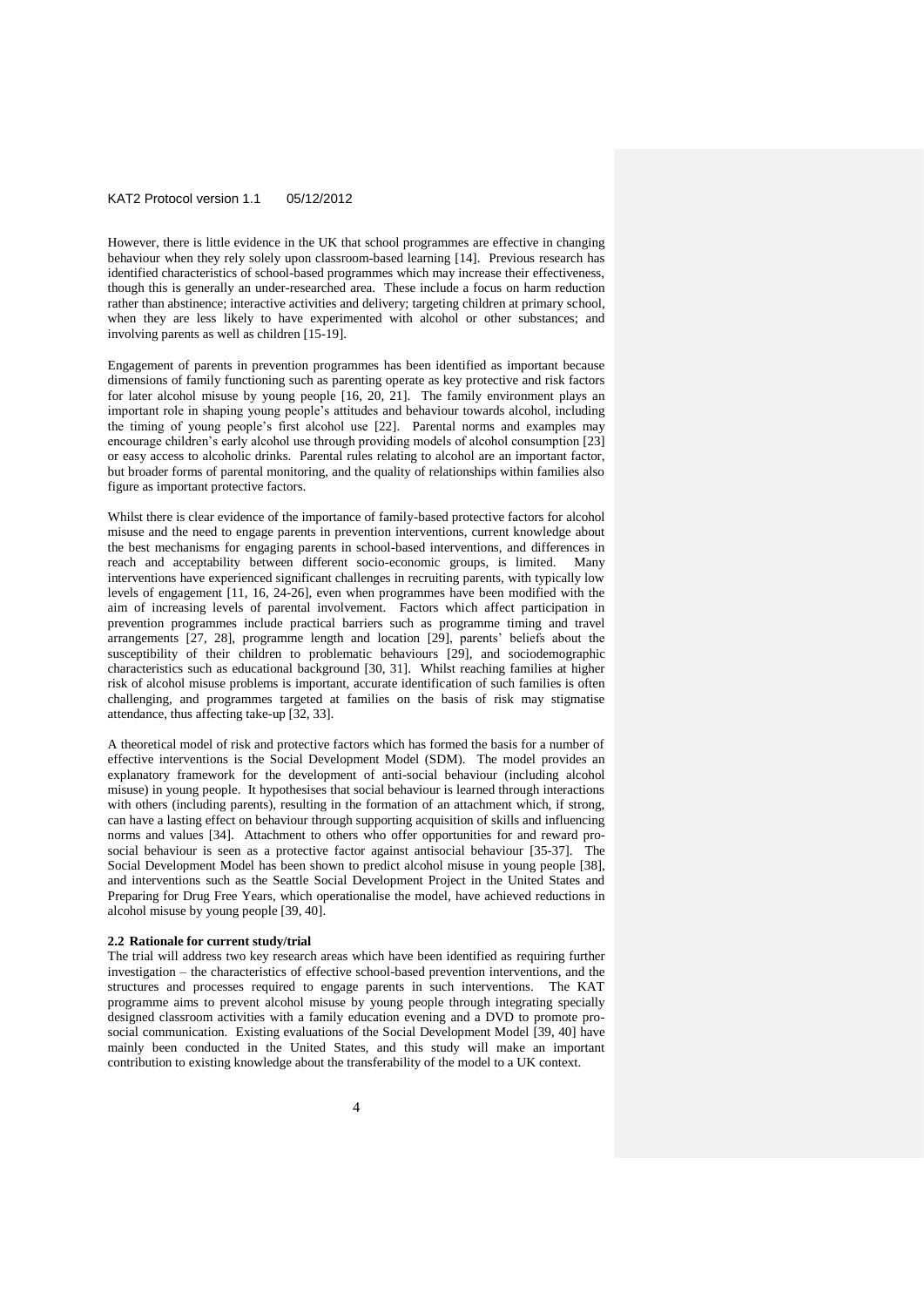KAT addresses key factors affecting parental engagement, and is promoted to parents as an opportunity for them to learn about the work their children have been doing in class (rather than a generic programme about alcohol misuse). Universal delivery is designed to reach families at higher risk of alcohol misuse, whilst avoiding problems around stigmatisation. KAT is of much shorter duration and intensity than other interventions which have used the Social Development Model and this may also impact on take-up rates by schools and parents. The programme incorporates three crucial aspects of the causal pathways to pro-social behaviour contained within the Social Development Model – the creation of opportunities for pro-social interaction between and within families (during the family education evening, and in ongoing discussions afterwards which the DVD is designed to facilitate); strengthening the necessary skills which parents and young people need to communicate about alcohol-related issues; and encouraging parents to reward and reinforce pro-social behaviour and attitudes in relation to alcohol [41].

A recently completed formative evaluation of KAT demonstrated high levels of programme reach and acceptability, and impacts on pro-social communication in families [42]. Based on these promising findings the programme will be developed and implemented in a second group of schools during 2011/12. This presents an important opportunity to conduct an exploratory trial which can inform future development of the programme, and assess the value of and identify key design parameters for a potential large-scale cluster randomised trial of KAT. Appendix 1 shows the logic model for the study; methods and outcomes are described in detail below.

#### **3 Study/trial objectives**

#### **3.1 Primary objective**

To determine the value and feasibility of conducting an effectiveness trial of the Kids, Adults Together Programme.

#### **3.2 Secondary objectives**

- refine the theoretical model of the intervention;
- assess the feasibility and acceptability of the intervention;
- identify optimal delivery structures and systems for the KAT programme post-trial; establish intervention participation rates and reach, including equality of engagement
- across socio-economic groups and localities;
- assess trial recruitment and retention rates;
- identify potential effect sizes that are likely to be detected as part of an effectiveness trial and an appropriate sample size;
- determine the feasibility and cost of the proposed methods for measurement of the primary and secondary outcomes; and
- identify the costs of delivering KAT, and pilot methods for assessing cost effectiveness as part of a future effectiveness trial.

## **4 Study/trial design**

The proposed project is an exploratory trial, with schools as the unit of randomisation, with an embedded process evaluation. Eight schools will participate in the trial. Four schools will be randomised to receive the KAT programme, in addition to any existing alcohol-related lessons/school activities. Four schools will be randomised to the control group, and will not receive KAT, but will continue with any existing alcohol-related lessons/school activities.

The total sample size of 8 schools is anticipated to equate to approximately 640 families, which with an estimated consent rate of 50% at baseline will achieve a sample of 320 families; 160 per group.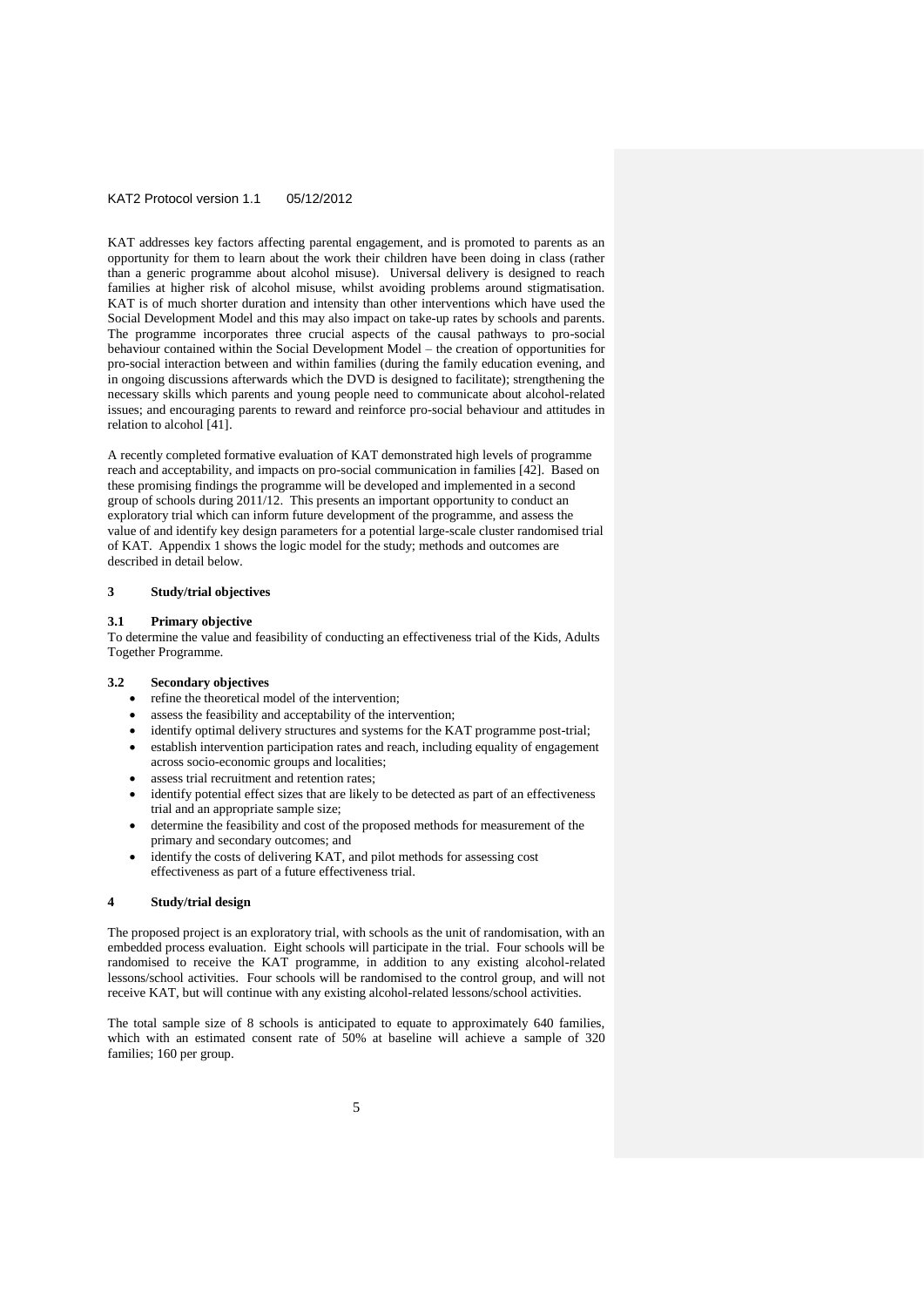As this is an exploratory trial, it is not powered to detect statistically significant intervention effects, unless these estimated effects are extremely large. The purpose of this study is to assess the feasibility and acceptability of the intervention and of trial methods, and to provide estimates of key parameters such as potential effect sizes, recruitment and retention rates of the trial and participation rates of the programme, so that the value and optimal design of a full-scale trial can be determined.

The study duration is 14 months. Each pupil who participates will be in the study for approximately 4 months and will be asked to complete two questionnaires – one at baseline and another 4 months later. Parents/carers who take part in the study will participate in one telephone interview approximately 4 months post intervention, and some may also participate in an interview as part of the study's process evaluation.

#### **4.1 Intervention period**

The KAT classroom preparation for children will take place over at least one week and may take longer according to e.g. the timing of the education evening and the needs of the class. The KAT fun event for families lasts about one hour and children are given a "goody bag" containing a DVD and other materials which may be used by them and their families over an indefinite period.

#### **4.2 Study outcomes**

In this exploratory study, key outcomes are the quality of programme implementation; and recruitment and retention of research participants. The current study will also pilot the feasibility and acceptability to participants of providing demographic data and answering questions measuring proposed primary and secondary outcomes of any future effectiveness trial.

In a potential effectiveness trial the primary outcome would be young people's age of first drinking alcohol (2 years past baseline). At this stage we will pilot the feasibility and acceptability of collecting these data from pupils at 4 month follow-up, along with other key measures of alcohol use, such as consumption frequency and levels of harmful drinking and drunkenness. An existing trial (of the Strengthening Families Programme) is collecting data on drinking behaviour from 11-15 year olds (at 24 month follow-up), which will inform the appropriateness of outcome measures as part of an effectiveness trial of KAT, and will also be used to identify rates and prevalence of key drinking behaviours in KAT's target population, and the potential effect sizes which KAT may be expected to produce. Use will also be made of the Health Behaviour in School Aged Children (HBSC) survey data for Wales [3], which will allow estimation of alcohol outcomes and their intra-cluster correlation at school level.

The secondary outcome of a future effectiveness trial would be 6-month impacts of KAT on pro-social communication within families. Promoting pro-social communication is a key short-term programme aim, which in line with the Social Development Model is hypothesized to lead to the prevention of alcohol misuse. In this exploratory trial we will collect data from parents (4 month follow-up) on family communication, to provide a broad estimate of potential effect sizes, and the feasibility and acceptability of doing so. Measures of parents' drinking will be piloted. Data will also be collected on parents' educational qualifications and socio-economic status so that intervention take-up can be assessed. Appendix 2 shows the CONSORT diagram for the study.

In summary, key study outcomes will be:

- Quality of programme implementation;
- Participant recruitment rate;
- Participant retention rate; and
- Feasibility and acceptability to participants of measuring: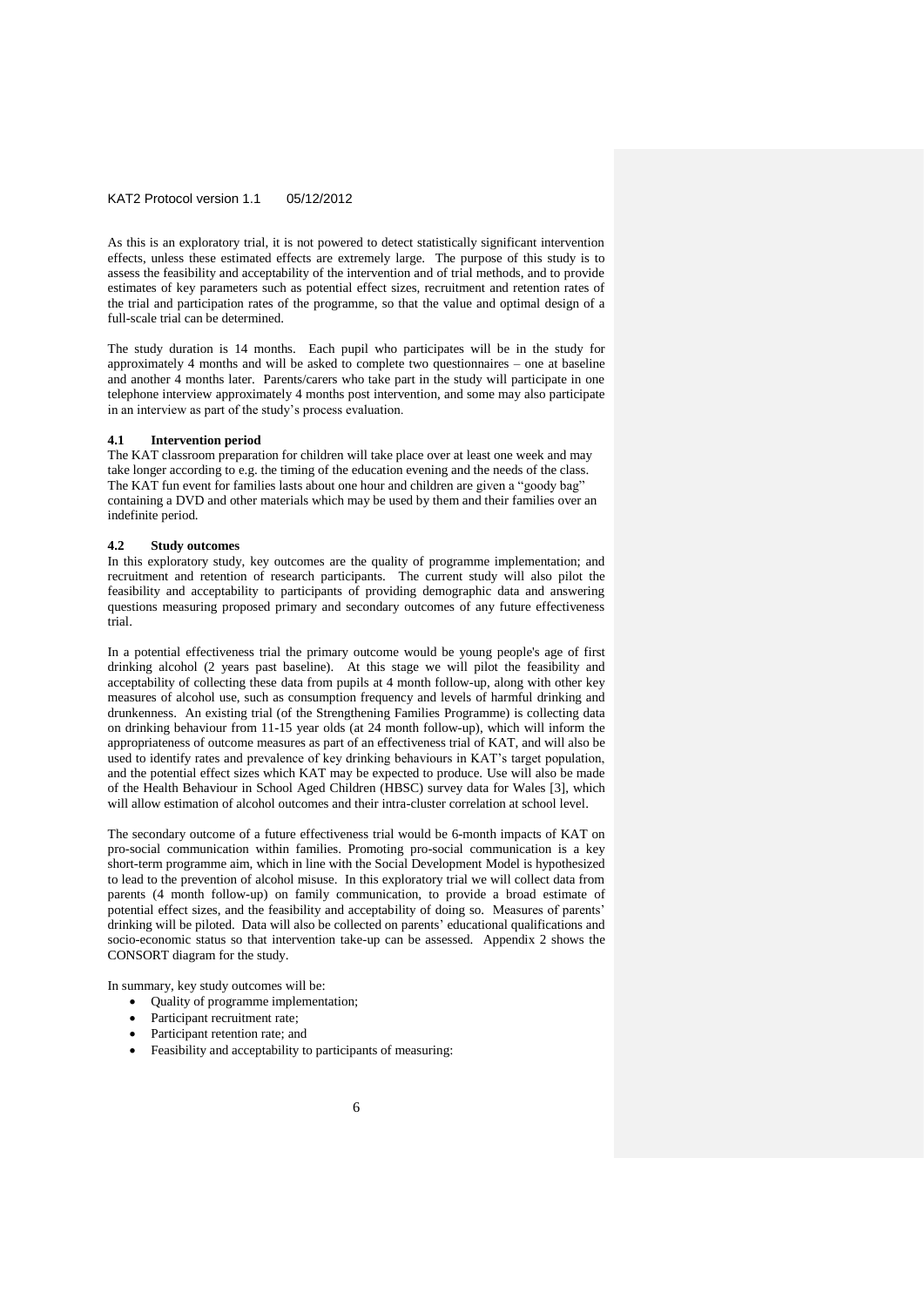- i. Age of alcohol consumption initiation (pupils);
- ii. Past month alcohol consumption frequency (pupils);
- iii. Past month drunkenness (pupils);
- iv. Pro-social communication in families (pupils and parents);
- v. Parental drinking behaviours (parents); and
- vi. Socio-economic status and educational background (pupils and parents)

## **5 Centre/school and/or participant selection**

#### **5.1 Inclusion criteria**

Specific classes will participate in the trial in each school, normally from Years 5/6. All pupils in these classes will be eligible to participate in the trial. For children in intervention schools, participation in the KAT programme is not conditional on participation in the research. All pupils in the relevant classes will undertake KAT programme activities as part of their normal classroom work and their parents will be invited to attend the KAT fun events. We will seek to recruit all parents and children in classes which receive KAT regardless of the extent of individuals' participation in the programme.

#### **5.2 Exclusion criteria**

Pupils who do not give assent will not participate in the trial. Where parents/carers refuse consent for pupils' participation these pupils will not participate in the trial. Pupils who are absent at baseline and follow-up data collections will be excluded. Parents who are unable to communicate in English will be excluded.

## **6 Recruitment**

#### **6.1 Recruitment process**

All schools in Newport county (South Wales) will be invited to participate in the trial by means of a standardised letter. This letter will be followed up by phone calls to each school until eight schools have been identified as being interested in participating. The Principal Investigator (JS) will visit each of these schools to explain the study and what schools' involvement will comprise, and to seek formal agreement from head teachers. The research team will discuss with each school which year groups and classes will participate in the study.

In each school a member of the research team will speak to class groups who have been selected to take part in the study. Pupils will be provided with an oral description of the study and an information sheet, and have the chance to ask questions. Parents/carers will be sent two letters – a detailed information sheet, and a brief follow-up letter. These letters ask parents/carers to: return a reply slip to the research team with their contact details if they wish to participate in the study; and to contact the school if they do not wish their child to participate in the trial. Approximately one week later a member of the research team will visit the class, and ask pupils who are willing to participate to complete a written questionnaire. The front page of the questionnaire comprises an assent form for pupils to complete. In intervention schools we will seek to recruit all parents and children from the school classes that receive KAT, regardless of whether parents and children attend the family education evening.

#### **6.2 Registration**

Participants' personal details will be collected on paper and stored electronically. This information will be stored separately from questionnaire data.

#### **6.3 Non-registration**

Personal details of participants not selected for recruitment, or who decline to consent, will not be retained.

**Commented [HR1]:** The original plan was to invite schools in neighbouringTorfaen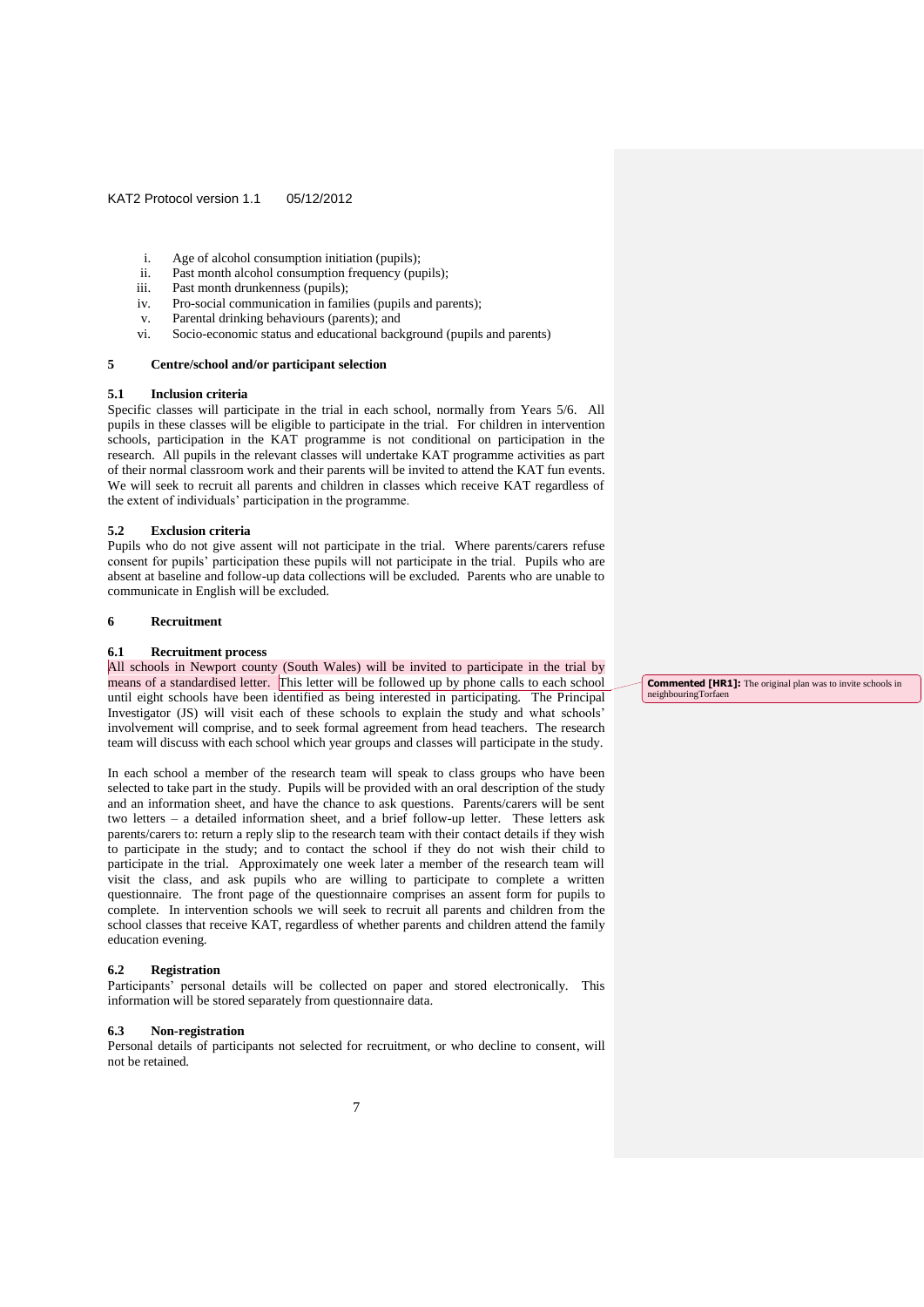### **6.4 Withdrawal and loss to follow-up**

School and individual participation is entirely voluntary and each may withdraw at any time without giving a reason, by informing the Principal Investigator or study manager that they do not wish to continue. Pupils who are absent for data collection will not be followed up.

An important aspect of the study is to assess retention rates at 4 months post intervention of pupils who complete baseline questionnaires and parents who express an interest in taking part in interviews.

## **7 Study/trial intervention**

Control schools will continue with their normal activities, including any classroom work on alcohol or other substances. Process evaluation interviews with staff in control schools will identify normal practice in relation to both substance education and structures for involving parents in school life, and will examine any changes between baseline and follow up measures. The intervention will be delivered by school staff with the support of an educational consultant. The KAT programme will be of an estimated two weeks' intensity and includes three main components: (i) classroom work (delivered by teachers) on the effects of alcohol consumption, and preparation for a family education evening; (ii) the family education evening, delivered in school, and involving children and parents in activities addressing key health messages around alcohol; and (iii) a 'goody' bag to take home containing fun items and educational leaflets, and an educational DVD for families to watch together.

## **8 Measures/assessment instruments**

The primary research instruments are pupil questionnaires (self complete on paper in class) and telephone interviews with parents/carers.

Other research instruments used for the process evaluation include:

- Individual interviews;
- Focus groups; and
- Observation.

Questionnaires including measures of alcohol use will be completed by pupils under supervision in the classroom at baseline and approximately four months later.

#### Demographic data

*At baseline,* data will be collected from pupils on socio-economic status using the four-item Family Affluence Scale (FAS II) [43-45]. The FAS is used in the World Health Organization Health Behaviour of School-aged Children (HBSC) survey and in a sample of 8424 Irish schoolchildren was found to have a Cronbach's alpha of 0.401; to be significantly associated with parents' occupations; and to elicit a higher response rate than asking children to state their parents' occupations [46]. Another nine questions from the [HBSC](file://///Socsipool1/socsi/SHARED/CISHE/KATFF/KAT2/HBSC.pdf) are used to collect baseline data on pupils' gender, age and ethnic background.

*At four months post intervention* the above questions will be asked of pupils who were absent from the baseline data collection as part of the follow-up. Data will also be collected from parents on household composition, educational qualifications and socio-economic status (using the National Statistics Social-economic Classification [NS-SEC]) [47] so that a profile of intervention take-up can be estimated.

#### Use of alcohol and tobacco

*At baseline,* a question asking whether pupils have ever had a proper drink is included. This has been used with children taking part in the randomised controlled trial of the Strengthening **Commented [HR2]:** First plans were that retired police liaison officers would provide support for programme delivery.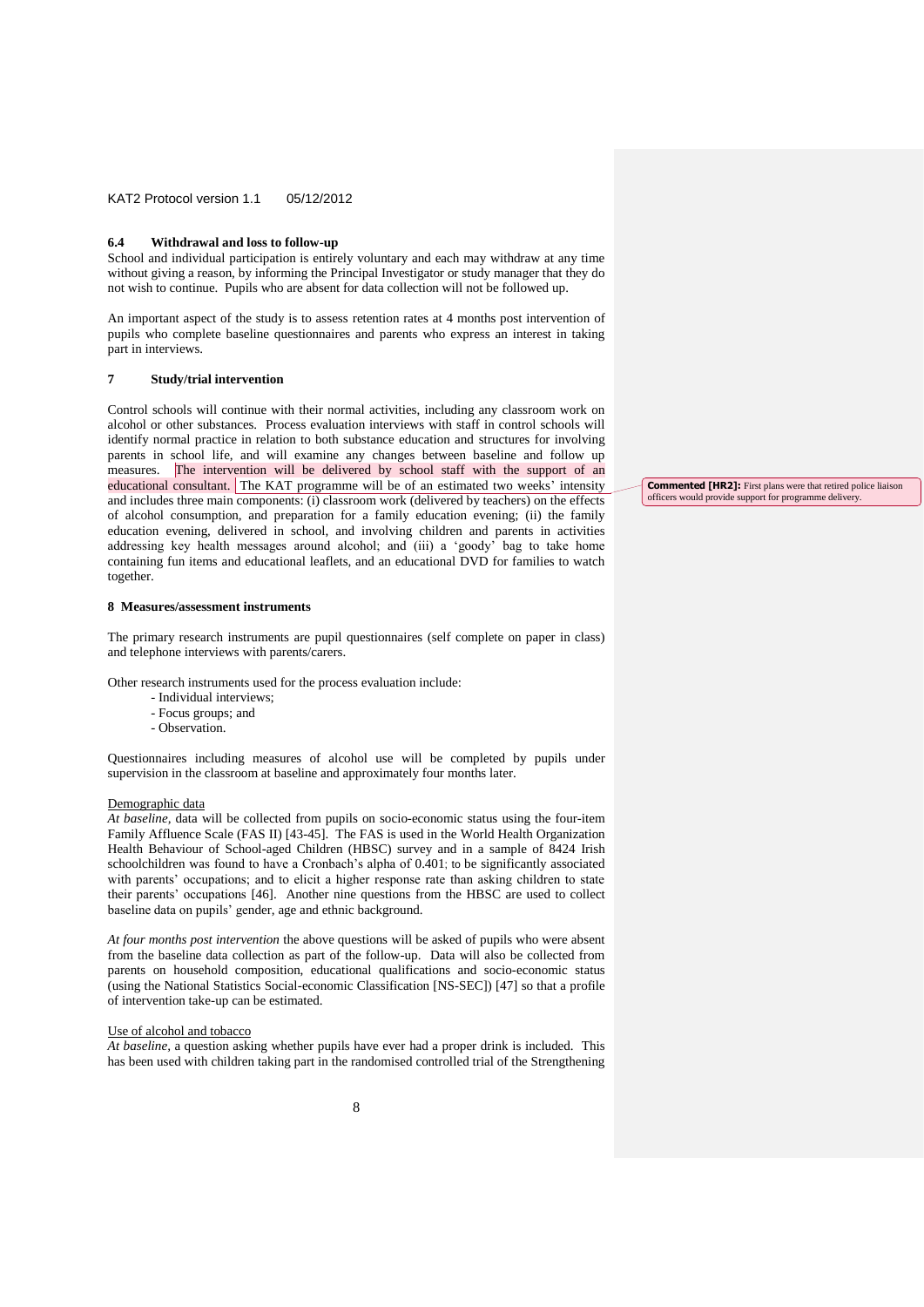Families Programme and is based on an ONS question. A second question from the HBSC survey is also used to ask whether children have ever been drunk. A question on smoking, drinking and drunkenness in the previous thirty days has been included to assess whether KAT has any impact on non-alcohol-related behaviour, and to include a measure of use during the previous thirty days in addition to the questions about "ever" use.

*At four months post intervention,* the questions used at baseline are repeated to measure pupils' alcohol use. The Daily Drinking Questionnaire is used to measure parents' alcohol use [48]. Two additional questions in the parents' questionnaire ask about any change in alcohol-related behaviour during the previous six months. These have been included following qualitative evidence from the pilot study of parental behaviour change following participation in KAT.

#### Family life and communication

*At baseline*, six questions about Family and Home Life from the Kidscreen 52 questionnaire are used:

"This dimension examines the relationship with the parents and the atmosphere in the child's/adolescent's home. It explores the quality of the interaction between the child/adolescent and parent or carer, and the child's/adolescent's feelings towards parents/carers. Particular importance is attached to whether the child/adolescent feels loved and supported by the family, whether the atmosphere at home is comfortable or not and also if the child/adolescent feels treated fairly." [49]

Development and piloting studies demonstrated satisfactory reliability and validity for this dimension independently as well as for the questionnaire as a whole [50]. Ten questions are included to measure targeted parent-child communication about alcohol such as lecturing about alcohol use or giving advice on how to deal with offers of alcoholic drinks (Targeted Parent-Child Communication about Alcohol Scale [TPCCA]) [51]. The Family Activity scale (8 questions on what families do together) from the 2009 Health Behaviour in School-aged Children study questionnaire Welsh [Assembly Government \(Cardiff\): Health Behaviour in](file://///Socsipool1/socsi/SHARED/CISHE/Project%20SFP%20Cymru/Questionnaire%20development/Questionnaire%20scales/2009%20HBSC%20Y11%20v1%20english.doc)  [School-aged Children \(HBSC\) Study in Wales](file://///Socsipool1/socsi/SHARED/CISHE/Project%20SFP%20Cymru/Questionnaire%20development/Questionnaire%20scales/2009%20HBSC%20Y11%20v1%20english.doc) (p.45) measures the frequencies of activities involving at least one parent and one child in a family. In terms of the Social Development Model, such activities may constitute opportunities for prosocial involvement. This scale is also used in the Project SFP Cymru trial of the Strengthening Families Programme 10-14 (SFP10-14).

*At four months post intervention*, we will use the Family Communication Scale [52] to measure the quality of communication between parents and children. The authors of the Family Communication Scale also devised the earlier Parent Adolescent Communication Scale (PACS) which measured both openness and problems in parent-adolescent communication [53]. A review of studies which used the PACS revealed that the subscale measuring openness was more predictive and this measure was used to develop the Family Communication Scale. The internal consistency reliability of the scale is .90 based on a US sample of 2,465 individuals and test re-test of .86. For this study, the advantages of using the Family Communication Scale rather than PACS are that it is only half as long (10 items instead of 20) and the same questions can be asked of parents and children. The authors also claim that it is suitable for use with a variety of family structures at different stages of family life. The Family Communication Scale will be used in both the questionnaire for parents and (with slight adaptation) the pupils' questionnaire.

A further measure of family communication specifically in relation to alcohol [54] will be used with both parents and pupils in preference to the Targeted Alcohol Communication Scale which presented some difficulty for pupils at baseline. Ennett et al. have validated parent and pupil versions of the scale [54].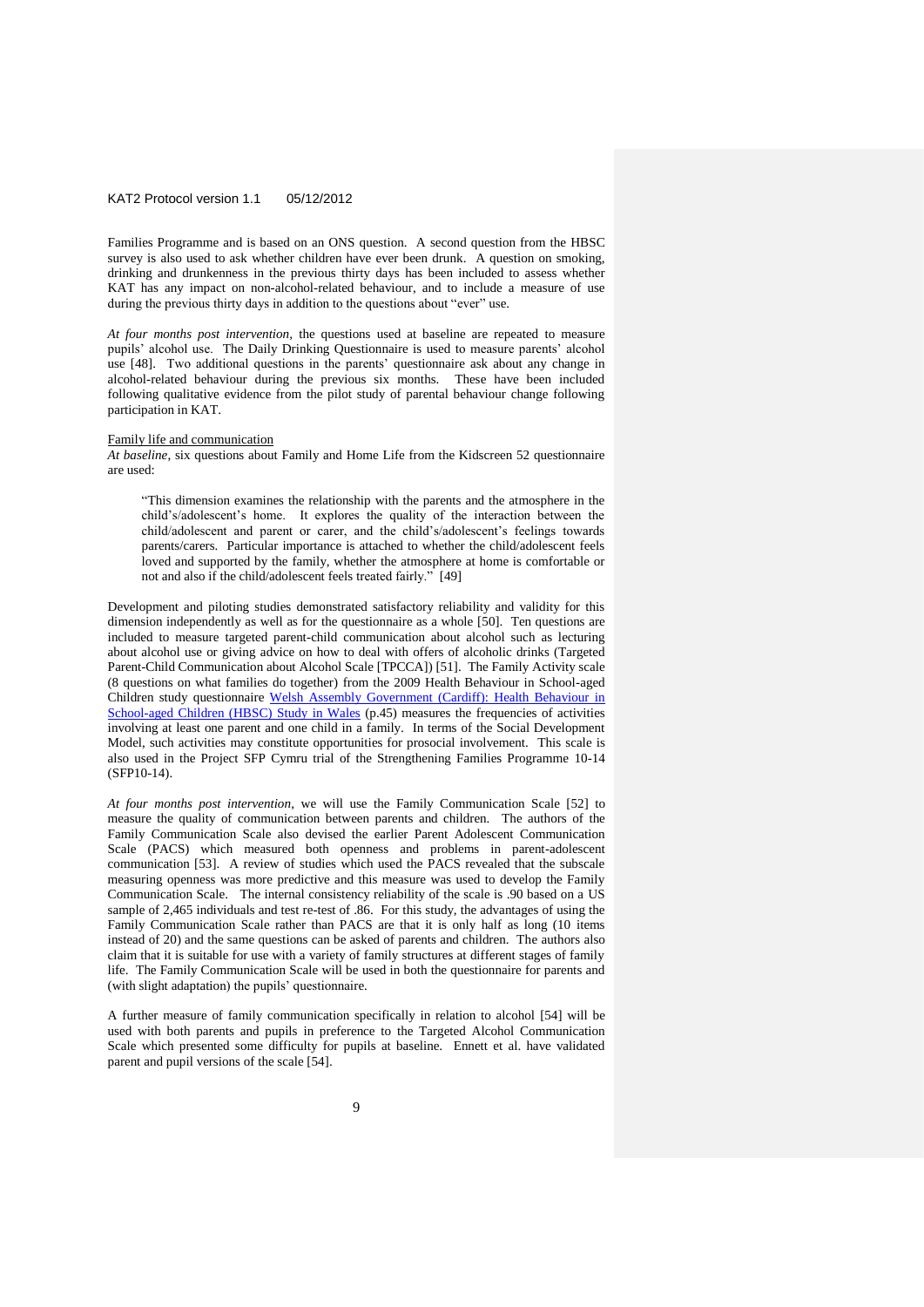The Family Activity Scale will be included in questionnaires for both parents and pupils and in intervention schools they will also be asked if they went to the KAT fun event and did the classwork (the latter question for pupils only).

## **9 Trial procedures**

## **9.1 Piloting and testing**

Recruitment, data collection and randomisation processes will be tested before use. Parents and young people from two schools (one in Newport, one in Penarth) will be asked to assist with piloting key research materials such as questionnaires. For 4-month follow-up questionnaires with pupils, this will include some method to check what pupils understand by the questions and how to answer them.

We will offer all families who provide data at follow-up a £15 gift voucher. Parents who are invited to take part in face to face interviews will have their travel expenses paid if necessary.

## **9.2 Data collection/assessment**

In classes participating in the trial, pupils present on the day and consenting will be asked to complete a written questionnaire during classroom time, supervised by a member of the research team. Assistance will be provided by researchers or school staff for pupils with low literacy levels or for whom English is not their first language. The number of incomplete questionnaires will be recorded (defined as <50% of questions answered). Pupils will be asked to complete follow-up questionnaires at approximately 4 months after the intervention.

Telephone interviews will be conducted with parents at approximately 4 months post intervention by trained telephone interviewers based at Cardiff University.

The study's process evaluation will include observation of a selection of KAT lessons and the KAT family education evening. A sample of parents and young people from the intervention group schools will be invited to participate in discussion groups (pupils) and face to face interviews (parents/carers). School staff in intervention and control group schools will also be invited to participate in face to face interviews. Classroom preparation for the KAT education evening and the education evening itself will be observed in order to gain insight into the delivery of KAT and pupil and parent engagement in the programme. Notes will be taken during observation periods and written up as soon as possible. The observation will be used to inform interview questions and analyses. Teachers who delivered KAT will be invited to participate in semi-structured interviews to explore and understand their experiences of delivering KAT, school context influences, acceptability and implementation. Pupils will be asked to participate in focus groups to explore experiences and communication outcomes from participating in the KAT activities. Parents of the pupils will be invited to participate in interviews to explore family communication and their experiences of the education evening. All interviews and focus groups will be semi-structured with key issues to be addressed prompted through the use of topic guides (i.e. key topics or questions to be covered).

## **10 Statistical considerations**

## **10.1 Randomisation**

**10.2** Schools will be randomly assigned to intervention and control in a 1:1 ratio. The schools will be stratified by size and free school meal entitlement (FSM) and these variables will be used to balance the randomisation. Optimal allocation will be used to carry out the randomisation. Here a balance algorithm is used when pre-defined sequence generation is required or when all units are randomised jointly. Data on school size and free school meal entitlement will be collected at recruitment and used to optimally balance the randomisation.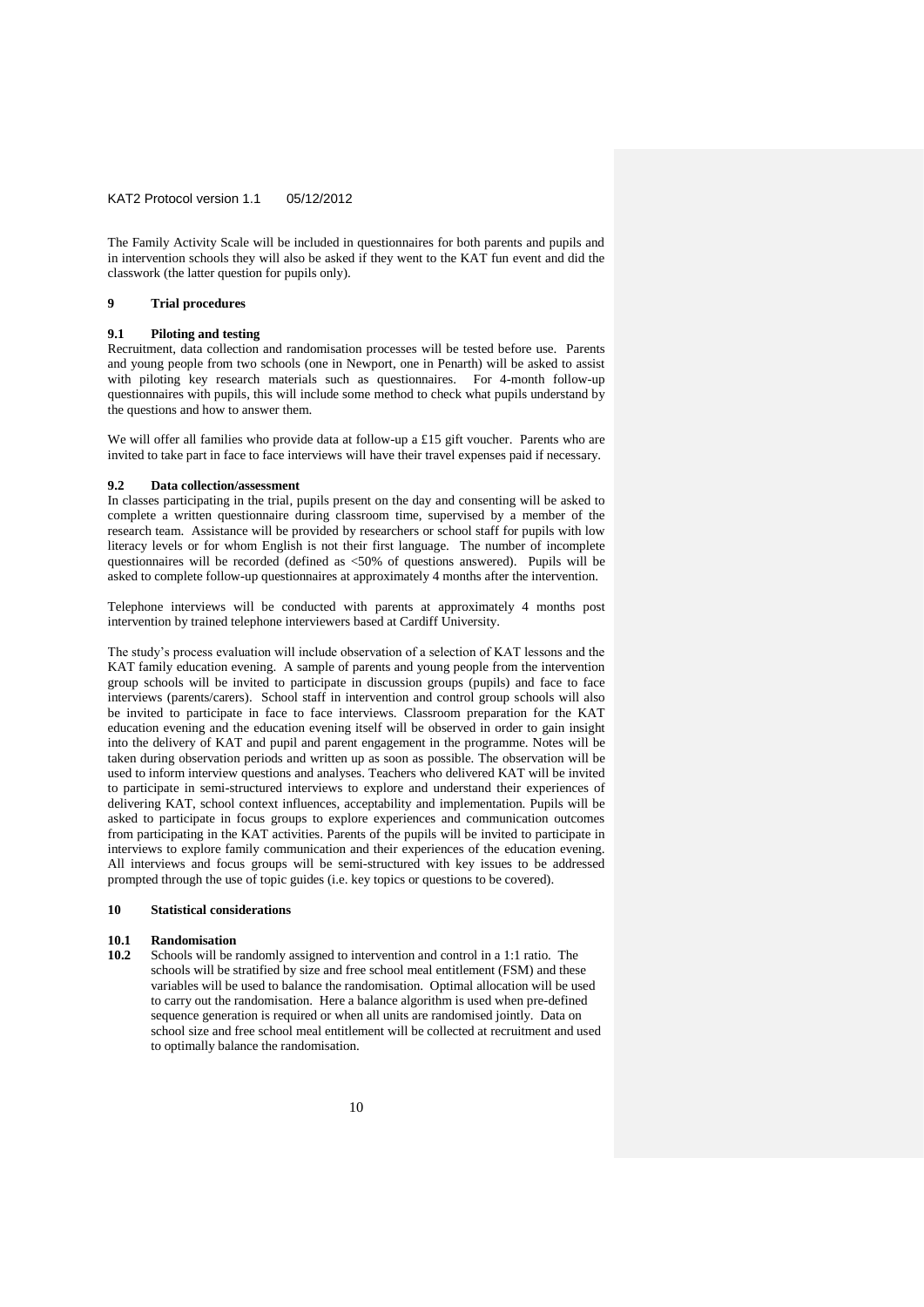The total sample size of 8 schools is anticipated to equate to approximately 640 families, which with an estimated consent rate of 50% at baseline will achieve a sample of 320 families; 160 per group. As this is an exploratory trial, it is not powered to detect statistically significant intervention effects, unless these estimated effects are extremely large. The purpose of this exploratory trial is to assess the feasibility and acceptability of the intervention and of trial methods, and to provide estimates of key parameters such as potential effect sizes, recruitment and retention rates of the trial and participation rates of the programme, so that the value and optimal design of an effectiveness trial can be determined.

## **11 Analysis**

#### **11.1 Main analysis**

Primary analyses will be on an intention to treat (ITT) basis using all randomised participants in the groups they were randomised to regardless of the intervention received.

#### *Participant flow and recruitment*

A major focus of the quantitative data analysis in this exploratory trial will be the ascertainment of consent, response rates, and retention rates for pupils, parents and schools. Summary statistics on consent, withdrawal and dropout will be collated for both trial arms and form the CONSORT [55] flow diagram for clinical trial reporting. The flow of clusters (schools) and individual pupils and their parents through each stage is to be illustrated in a diagram. Specifically, for each arm, the numbers of clusters and participants randomly assigned, receiving intended intervention, completing the study protocol, and analysed for the outcomes.

#### *Baseline data*

Appropriate descriptive summaries of baseline demographic and questionnaire data for pupils and parents from the two study arms will be tabulated. Descriptive summaries will also be produced for baseline data at cluster (school and household) level where appropriate.

#### *Pupil outcomes (4 month follow-up)*

Questionnaire data from the pupils will be analysed using a two-level generalised linear or logistic model (dependent on outcome), with responses from pupils nested within schools fitted using models adjusting for baseline data. Covariates included in the model will include those that were balanced on at randomisation (school size and FSM entitlement). As well as any differences between trial arms, estimates of intra-cluster correlations (ICCs) and broad indicators of effect size will be reported. This will help determine sample size calculations for a future definitive trial. Whilst we acknowledge that a household level cluster is present (siblings within a school), the number of these per school is likely to be very small and will not be incorporated.

## *Parent outcomes (4 month follow-up)*

Data from parents will also provide some indication of variations between study schools. Data will be collected from both parents in two parent households where possible. Analyses will take account of this, including household as a random effect in any analyses of effect size using a three-level generalised model (parent, household, school).

Analyses of potential effect sizes on outcomes will include analysis of sensitivity to different assumptions about non-response.

#### *Implementation feasibility*

The feasibility of delivering KAT as part of an effectiveness trial will be addressed by the embedded process evaluation. This will further develop the theoretical model of how KAT works and examine implementation fidelity, programme reach and acceptability. Important functions of the process evaluation will be to examine school context, including provision of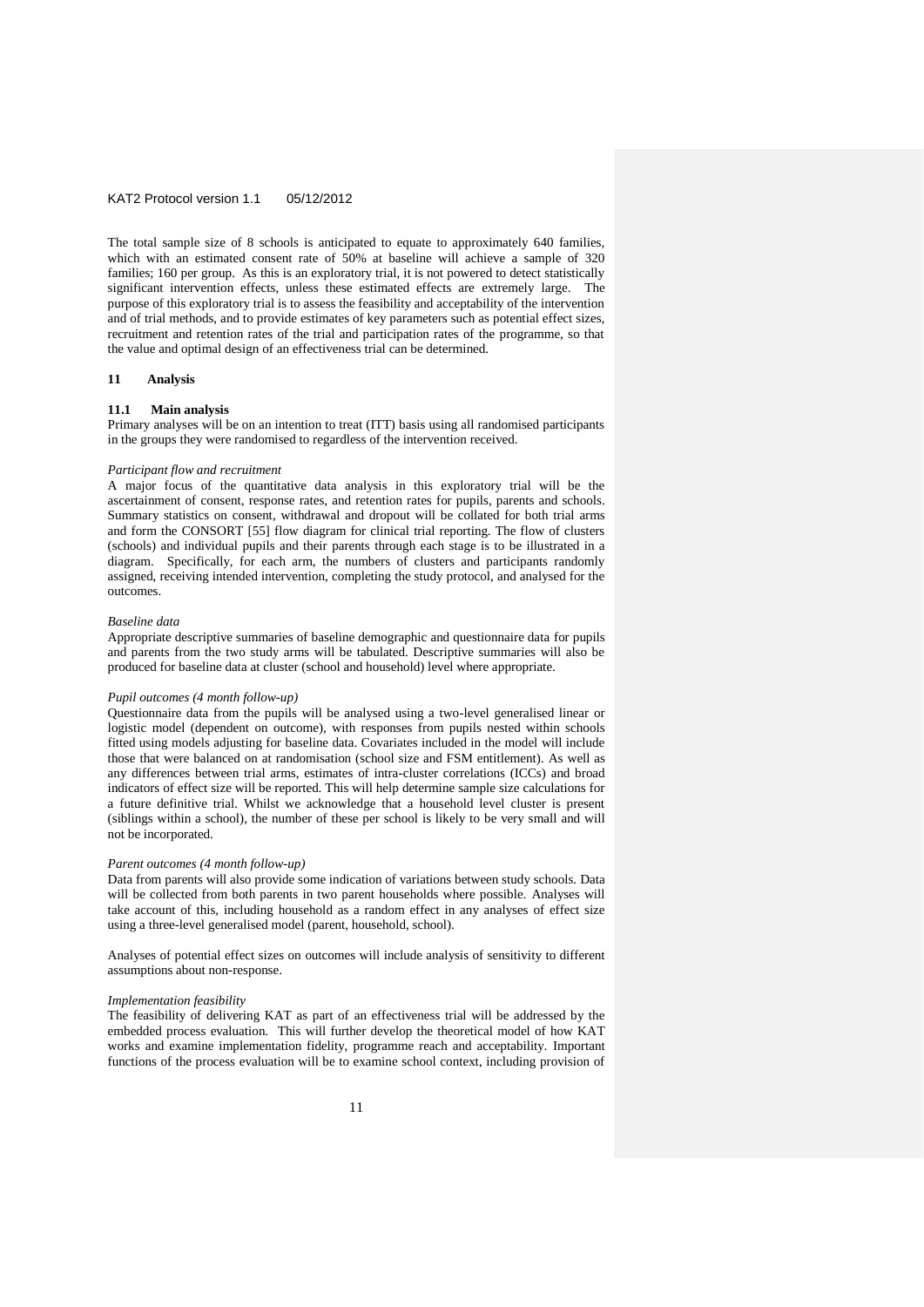other alcohol-focused education in both intervention and control schools, and to examine programme implementation, reach and acceptability of the programme in intervention schools. Interviews with programme deliverers, head teachers, parents (n= 5-10 per school) and focus groups with pupils (n= 1-2 groups per school) will identify and map the intervention as implemented and explore issues of acceptability. The interviews will draw on the framework for process evaluations of complex interventions outlined by Steckler and Linnan [56] that has been used in previous trials [57]. Interviews and focus groups will be conducted shortly after intervention delivery in schools. Interviews, focus groups and observation notes will be recorded and transcribed (with participants' permission) and imported into the data analysis package NVivo and subjected to thematic analysis. The data will be coded and assigned to themes which will be used to refine the initial coding framework of KAT that is developed from process evaluation literature, previous empirical research, field notes and interview questions. Feasibility of research methods and of school organisation will be assessed by observation in intervention schools using structured schedules, and through interviews with school staff and other delivery staff.

#### **11.2 Sub-group & interim analysis**

No formal subgroup analyses are planned. However, exploratory analysis of the impact of gender, social class, and ethnicity (if numbers permit) on the effect of the intervention could be carried out.

#### **11.3 Cost effectiveness**

To enable an economic evaluation to be conducted as part of a future effectiveness trial we will document in as much detail as possible the key cost and outcomes domains. We will seek to employ a partial-societal perspective and identify and measure all relevant inputs and contributions by young people, parents, schools and other agencies to all aspects of the intervention and its processes and procedures. The extent to which these inputs can be translated into financial costs will be considered based on the availability and suitability of appropriate unit costs. The primary and secondary outcomes will be considered for their suitability as measures of output and outcomes for an economic evaluation, and to inform the nature of the evaluation to be conducted. The feasibility of data collection instruments as part of an effectiveness trial will also form an important part of this feasibility study.

#### **11.4 Data storage and retention**

All work will be carried out in accordance with the requirements of the Data Protection Act 1998. In line with the Medical Research Council's guidance on Personal Information in Medical Research, we intend to retain all research data for 20 years after the end of the study. This is to allow further research to take place, and to allow any queries or concerns about the conduct of the study to be addressed. In order to maintain the accessibility of the data the files will be refreshed annually and upgraded if required. All electronic project data will be stored confidentially on password protected servers maintained on the Cardiff University Network

## **12 Study/trial closure**

The end of the study/trial will be considered as the date on which the last participant has completed their follow-up assessment.

#### **13 Regulatory issues**

## **13.1 Ethical approval**

Ethical approval for the study was given by the Cardiff School of Social Sciences Research Ethics Committee [SREC reference SREC/697] on 26 January 2011.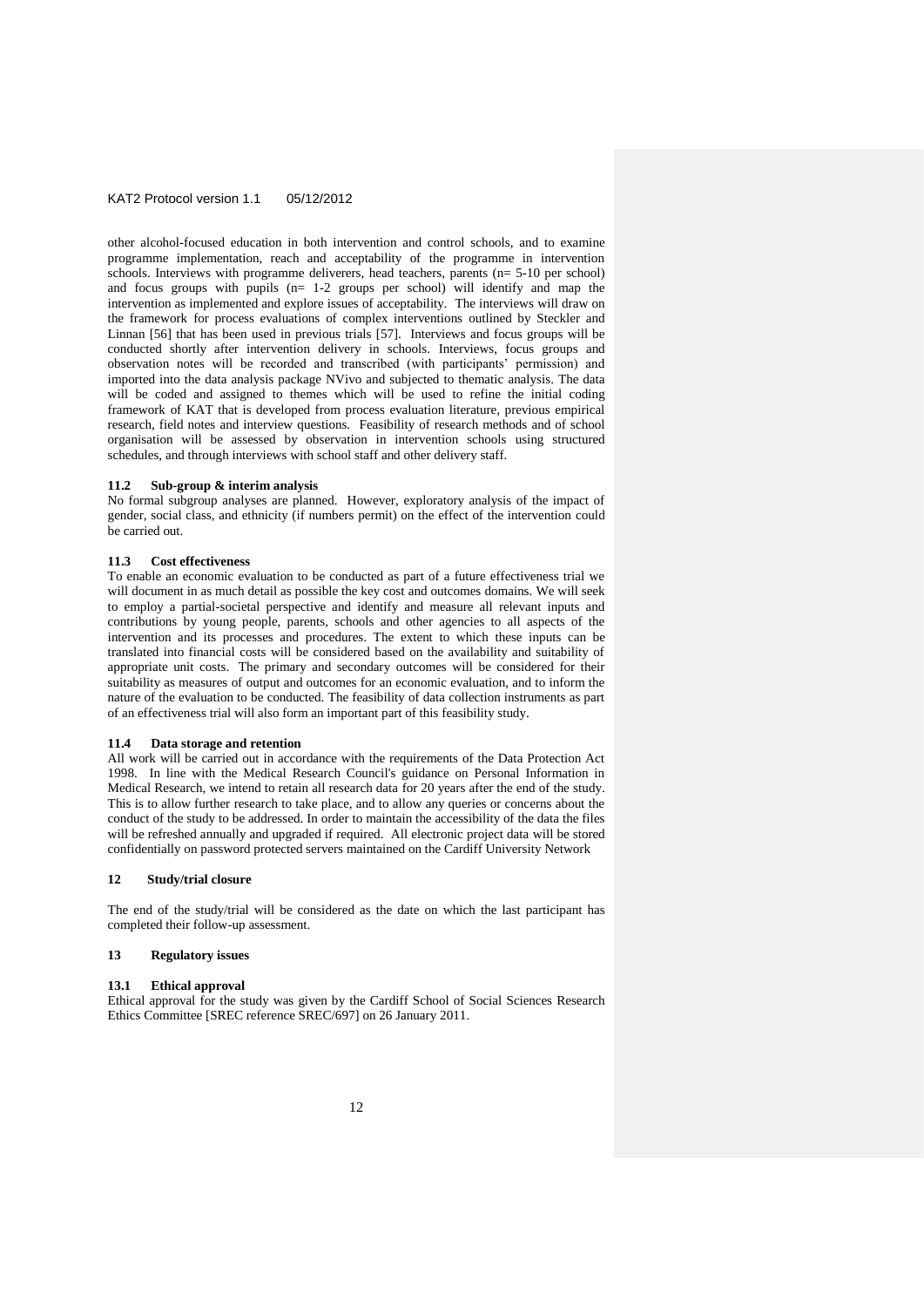#### **13.2 Consent**

Each head teacher will be asked to sign a formal commitment for their school to take part in the study. The commitment will describe the roles and responsibilities of the school and the research team during the research period at the school. Individual teachers will be asked to give informed consent to take part in the research and will be assured that if they decide not to participate, their decision will be handled confidentially.

In each school a member of the research team will speak to class groups who have been selected to take part in the study. Pupils will be provided with an information sheet and an oral description of the study, and have the chance to ask questions. Parents/carers will be sent two letters – a detailed information sheet, and a brief follow-up letter. These letters ask parents/carers to: return a reply slip to the research team with their contact details if they wish to participate in the study; and to contact the school if they do not wish their child to participate in the trial. Approximately one week later a member of the research team will visit the class, and ask pupils who are willing to participate to complete a written questionnaire. The front page of the questionnaire comprises an assent form for pupils to complete.

Letters will be sent to parents/carers before telephone interviews seeking their written consent. For face-to-face interviews, written consent from parents/carers and school staff will be obtained at the time of the interview.

#### **13.3 Confidentiality**

The Chief Investigator and the research team will preserve the confidentiality of participants in accordance with the Data Protection Act 1998.

Data from questionnaires will be encrypted at the point of entry and stored in anonymised form, using participant identification numbers and a separate file containing the participant numbers and corresponding participant names will be held. Each participant will be allocated a numerical identifier. Index lists with study participant numbers and names will be held separately from the project data. Both files will be stored in secure password protected folders with restricted access.

The process evaluation will involve conducting interviews and focus groups. No individuals' names will be included in transcripts, but real names will be replaced with pseudonyms. A list of participant names and pseudonyms will be held in a separate location. Digital recordings of interviews/focus groups will be stored securely, and will be held separately from transcripts and information on participant identities. All focus-group participants will be asked to treat the discussion as strictly confidential. In reporting the results of the process evaluation, care will be taken to use quotations which do not reveal the identity of respondents.

All data, including audio recordings, will be encrypted whenever it is necessary; for example if data are transferred outside the secured server.

All data collected as part of the trial will be treated as confidential and will be viewed only by members of the trial team; anonymised data will be used wherever possible. The main circumstances under which the researchers would break confidentiality are where participants were at risk of serious harm. This would be most likely to occur as a result of a disclosure during a focus group, or if responses to questionnaires raised serious concerns regarding individuals' emotional wellbeing. All participants will be informed that if they disclose information about neglect, abuse, serious suicidal thoughts or self harm that we will pass this information on to an appropriate source; their consent for this will be sought prior to the collection of any data. The study will adhere to the Cardiff University policy on safeguarding children and vulnerable adults. All research participants will be informed of the circumstances under which confidentiality would have to be broken.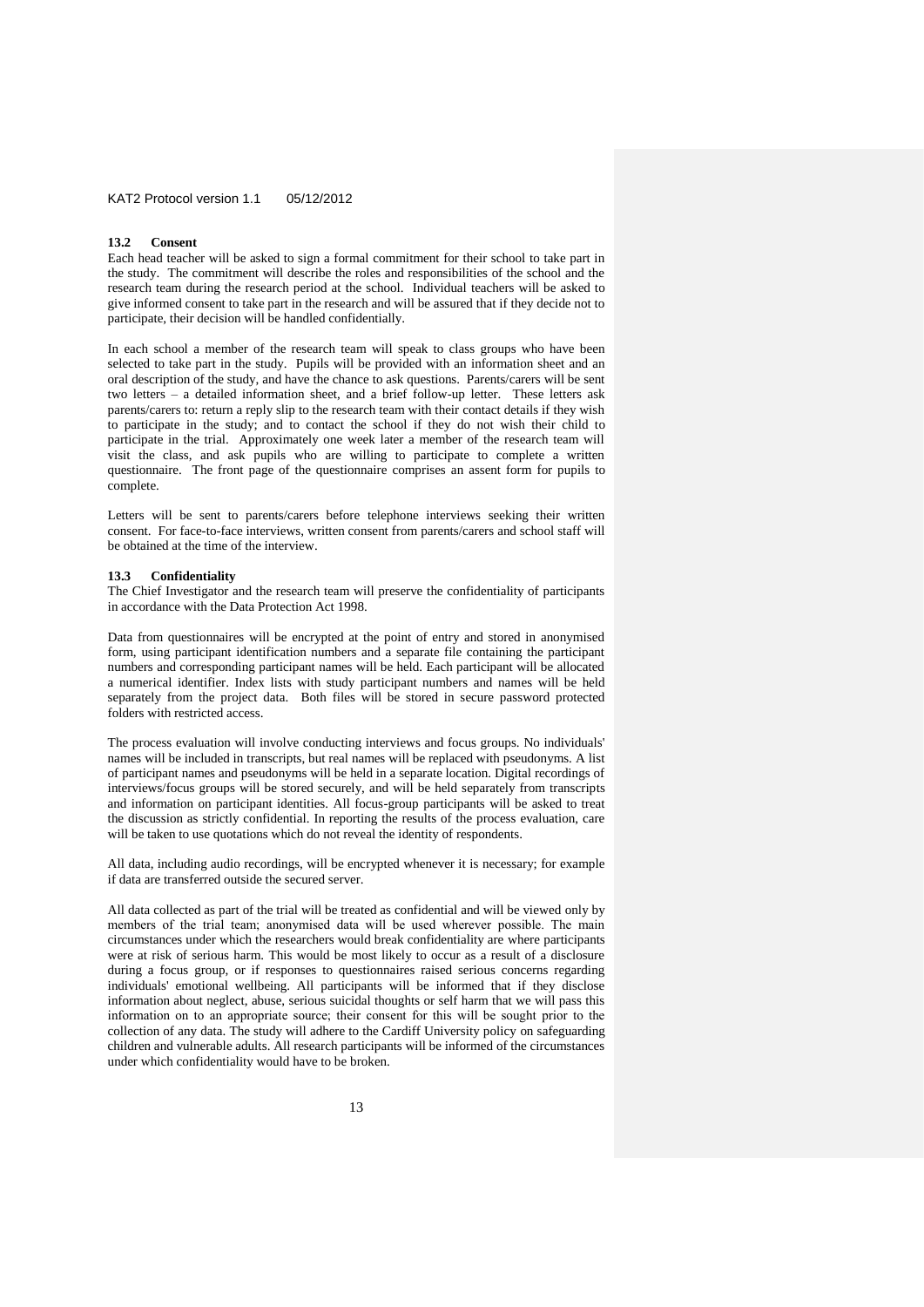### **13.4 Indemnity**

Cardiff University will provide indemnity and compensation in the event of a claim by, or on behalf of participants, for negligent harm as a result of the study design and/or in respect of the protocol authors/research team. Cardiff University does not provide compensation for non-negligent harm.

#### **13.5 Study/trial sponsorship**

Cardiff University will act as sponsor for the trial.

## **13.6 Funding**

The trial is funded by the National Institute for Health Research Public Health Research Programme. The grant awarded is £193, 290.

#### **14 Study/trial management**

The study will have a full time trial manager, supported by the chief investigator (Dr Jeremy Segrott). They will meet weekly. The study will be managed by a Trial Management Group comprising the co-applicants on the original funding application, the process evaluation PhD student, and the DECIPHer Involving Young People Research Officer.

A stakeholders group for representatives of local delivery teams will be formed, including Gwent Police, the Welsh Government, schools, and the Healthy Schools team in Newport. This group will advise on the implementation and future development of the programme, and provide a way for key partners to be informed of developments with the trial.

## **15 Data monitoring & quality assurance**

**15.1 SSC (Study Steering Committee)**

An independent Study Steering Committee will be formed, comprising:

- an independent chair;
- two other independent members;
- two member of the Study's Trial Management Group (including the PI); and
- a consumer representative (probably a head teacher from one of the study schools)

The study funder (NIHR) will be informed of all meetings and invited to attend.

## **15.2 DMC (Data Monitoring Committee)**

A Data Monitoring Committee will not be created, and this decision is in line with guidance produced by the National Patient Safety Agency on DMCs (NPSA, 201). It is not necessary to establish a DMC because: a) the study is assessing intervention feasibility, not measuring its impact on health behaviours; b) because of this aim the trial protocol is unlikely to modified regardless of any interim data analysis; c) the risks associated with participation in the trial and the intervention are very low; and d) data are being collected over a short time period (4 months).

## **15 Publication policy**

All publications and presentations relating to the study will be authorised by the Trial Management Group.

In line with the British Sociological Association's Authorship Guidelines [58], authorship of published trial reports and papers will be reserved for those who have made significant intellectual contribution to the research.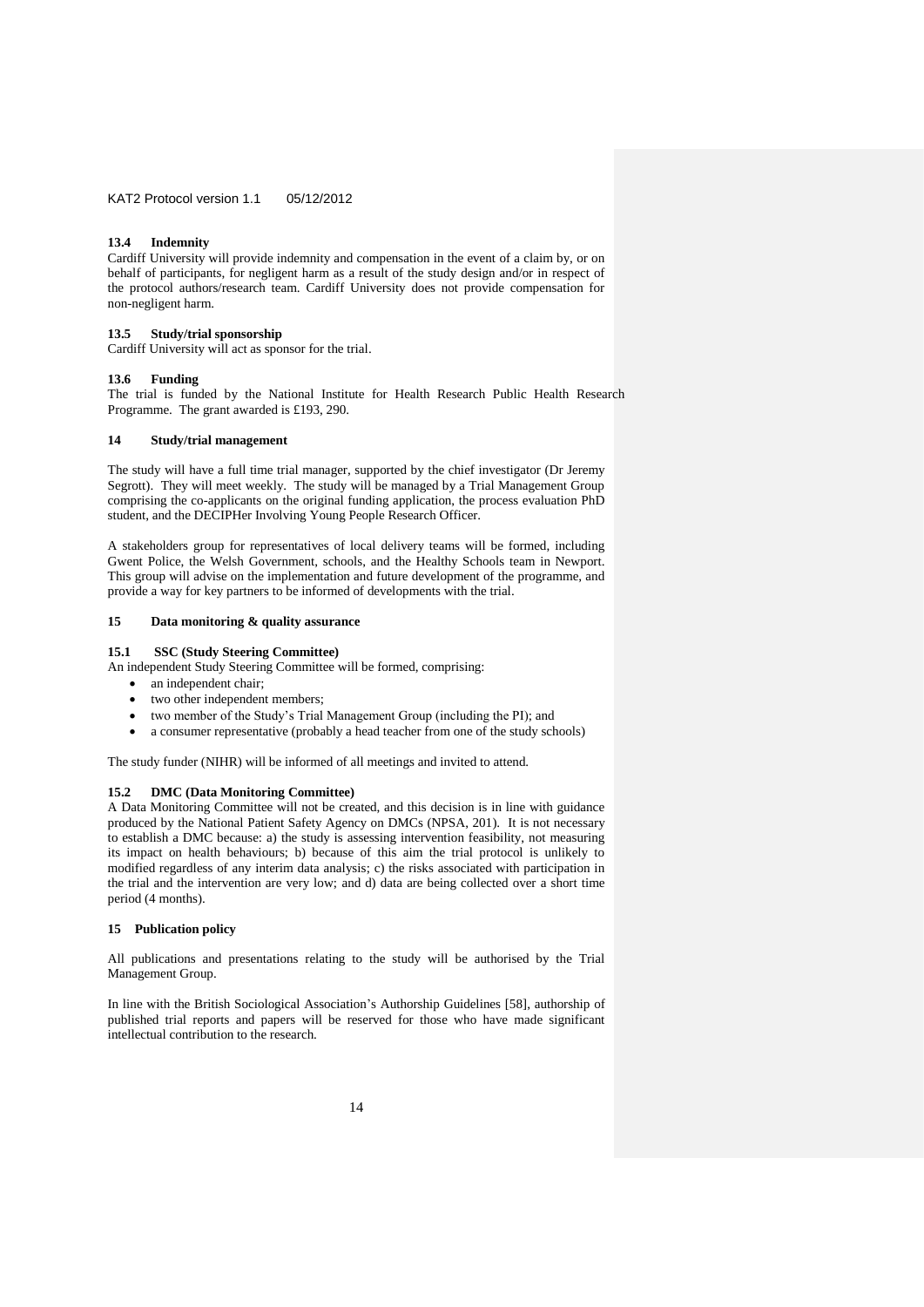1) Everyone who is listed as an author should have made a substantial direct academic contribution (i.e. intellectual responsibility and substantive work) to at least two of the four main components of a typical scientific project or paper:

a) Conception or design.

b) Data collection and processing.

c) Analysis and interpretation of the data.

d) Writing substantial sections of the paper (e.g. synthesising findings in the literature review or the findings/results section).

2) Everyone who is listed as an author should have critically reviewed successive drafts of the paper and should approve the final version.

3) Everyone who is listed as author should be able to defend the paper as a whole (although not necessarily all the technical details).

All individuals who contribute to a report or paper without fulfilling the criteria for authorship will be named and their affiliation listed in an acknowledgement section, unless they explicitly request otherwise.

#### **16 Milestones**

*Task/goal Date* Baseline data collection (pupils only) via questionnaires January 2012-N<br>Finalise content of 4 month questionnaire (parents) mid June 2012 Finalise content of 4 month questionnaire (parents) mid June 2012<br>Finalise content of 4 month questionnaire (pupils) mid June 2012 Finalise content of 4 month questionnaire (pupils) mid June 2012<br>Publish protocol June 2012 Publish protocol<br>4 month follow up data collection (pupils) via questionnaires July-October 2012 4 month follow up data collection (pupils) via questionnaires 4 month follow up data collection (parents) via telephone interviews September/October 2012<br>Main analysis Coroler 2012-February 2 Dissemination of results

Autumn 2011/January 2012<br>January 2012-March 2012

October 2012-February 2013<br>March 2013-June 2013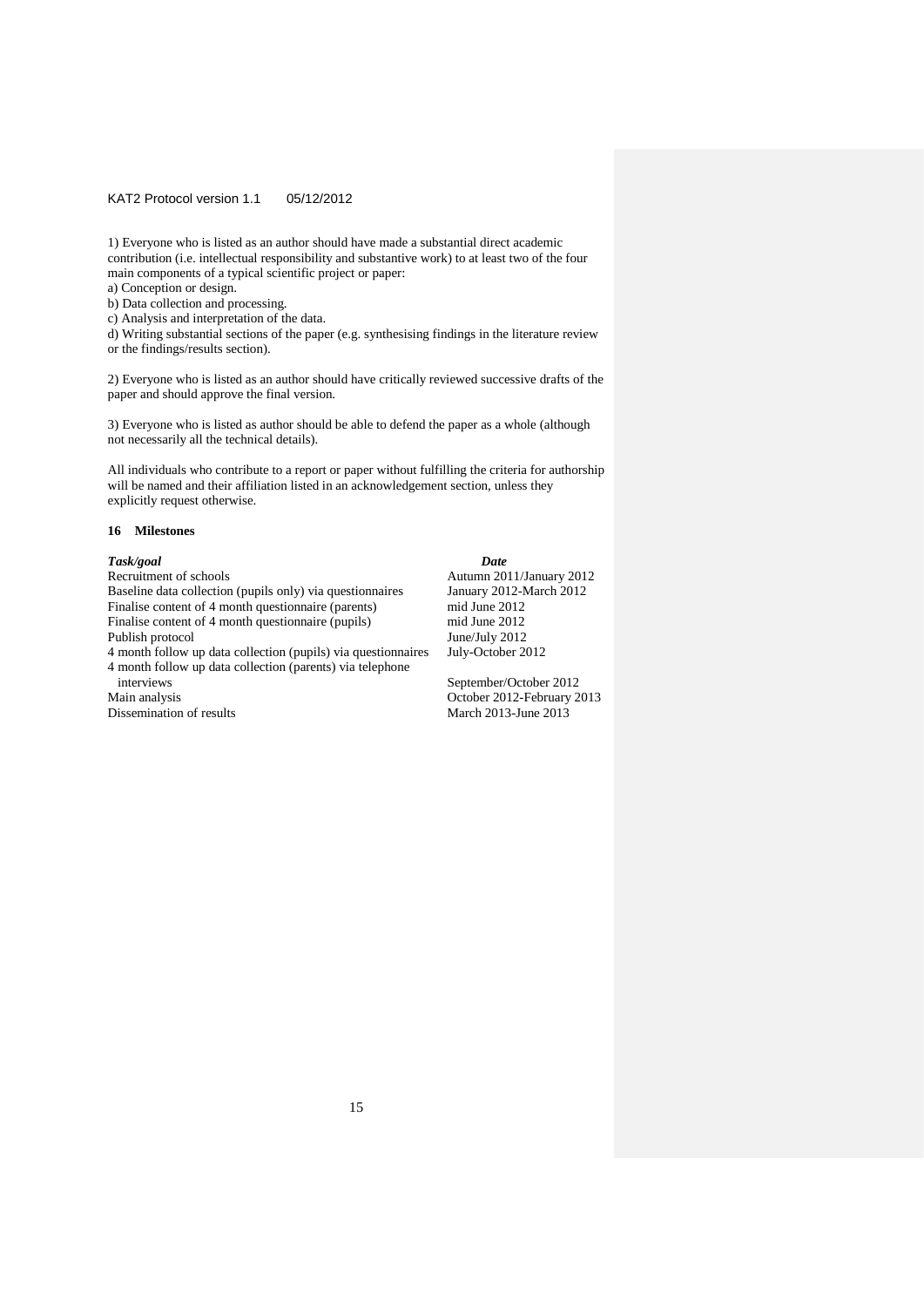# **Appendix 1: Logic model for KAT study**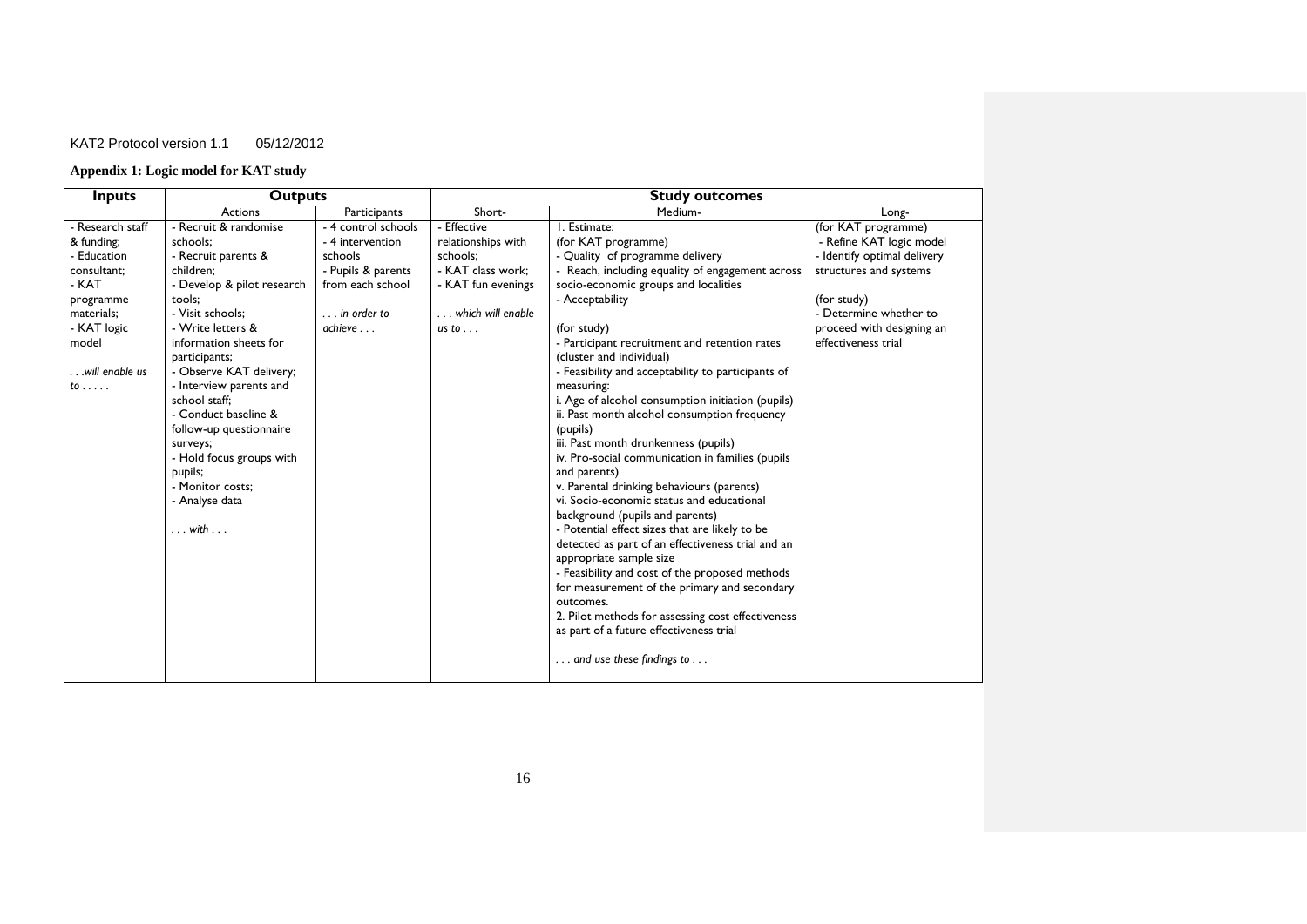## **Appendix 2: CONSORT diagram for KAT study**

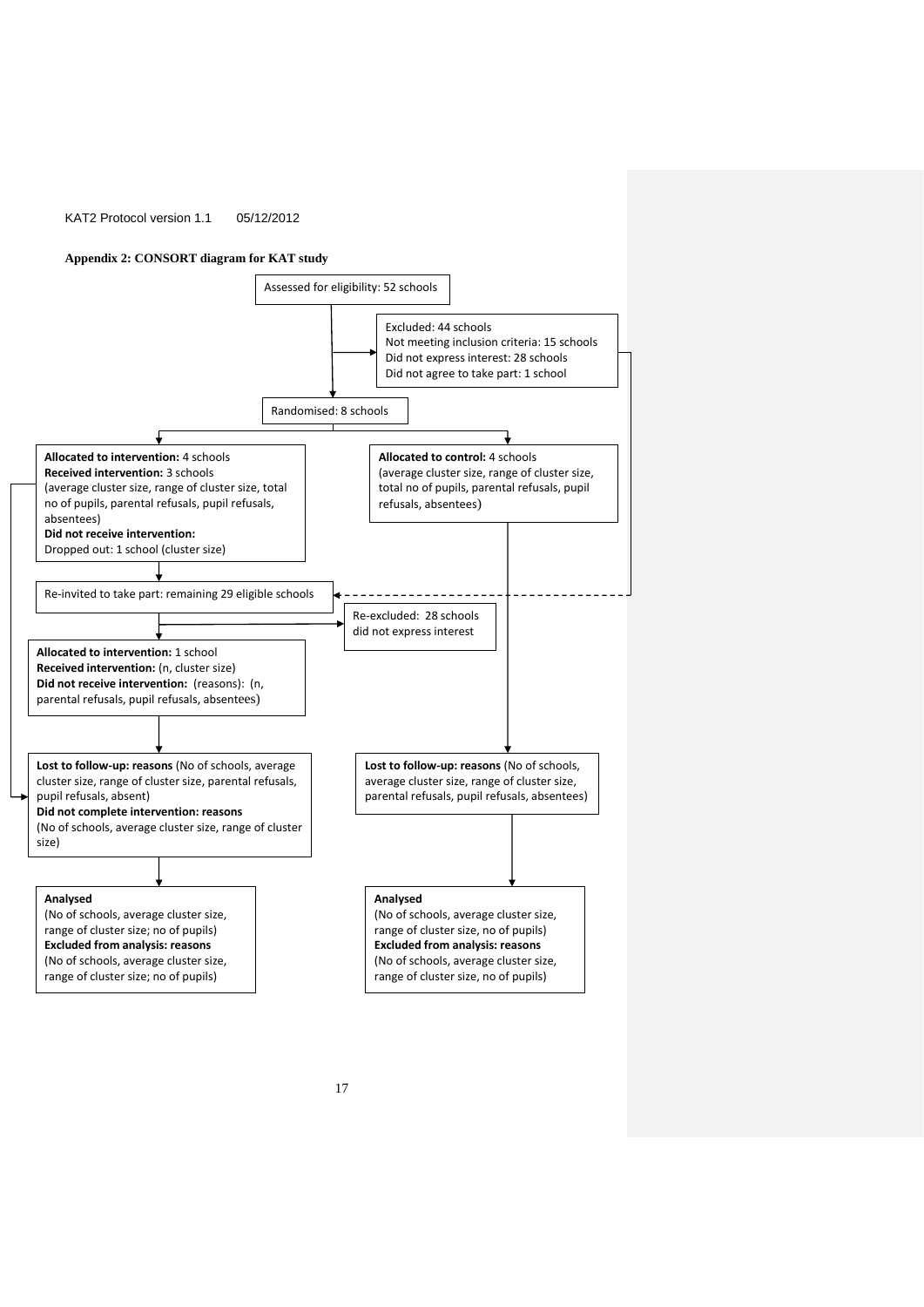- **17 References**
- 1. Bellis M, Hughes K, Morleo M, Tocque K, Hughes S, Allen T, Harrison D, Fe-Rodriguez E: **Predictors of risky alcohol consumption in schoolchildren and their implications for preventing alcohol-related harm**. *Substance Abuse Treatment, Prevention, and Policy*  2007, **2**(1):15.
- 2. Smith L, Foxcroft DR: **Drinking in the UK: An Exploration of Trends**. In*.* York: Joseph Rowntree Foundation; 2009.
- 3. Currie C, Nic Gabhainn S, Godeau E, Roberts C, Smith R, Currie D, Picket W, Richter M, Morgan A, Barnekow V: **Inequalities in young people's health: HBSC international report from the 2005/2006 survey**. In*.* Edinburgh: World Health Organization Regional Office for Europe; 2008.
- 4. Hibell B, Guttormsson U, Ahlström S, Balakireva O, Bjarnason T, Kokkevi A, Kraus L: **The 2007 ESPAD Report: Substance Use Among Students in 35 European Countries**. In. Stockholm: The Swedish Council for Information on Alcohol and other Drugs (CAN); 2009.
- 5. Arria A, Kuhn V, Caldeira K, O'Grady K, Vincent K, Wish E: **High school drinking mediates the relationship between parental monitoring and college drinking: A longitudinal analysis**. *Substance Abuse Treatment, Prevention, and Policy* 2008, **3**(1):6.
- 6. **No Half-measures: A report on the impact of alcohol misuse on the work of emergency service and emergency healthcare workers**  [\[http://www.alcoholconcern.org.uk/files/20031125\\_131932\\_No%20Half%20Measures%20](http://www.alcoholconcern.org.uk/files/20031125_131932_No%20Half%20Measures%20Report.pdf) [Report.pdf\]](http://www.alcoholconcern.org.uk/files/20031125_131932_No%20Half%20Measures%20Report.pdf)
- 7. Wynn S, Schulenberg J, Kloska D, Laetz V: **The Mediating Influence of Refusal Skills in Preventing Adolescent Alcohol Misuse (p 390-395)**. *Journal of School Health* 1997, **67**(9):390-395.
- 8. Moffitt TE: **Adolescence-Limited and Life-Course-Persistent Antisocial Behavior: A Developmental Taxonomy**. *Psychological Review* 1993, **100**(4):674-701.
- 9. Hawkins JD, Graham JW, Maguin E, Abbott R, Hill KG, Catalano RF: **Exploring the effects of age of alcohol use initiation and psychosocial risk factors on subsequent alcohol misuse**. *J Stud Alcohol* 1997, **58**(3):280 - 290.
- 10. Hingson RW, Heeren T, Winter MR: **Age at Drinking Onset and Alcohol Dependence: Age at Onset, Duration, and Severity**. *Arch Pediatr Adolesc Med* 2006, **160**(7):739-746.
- 11. Ward B, Snow P: **The role of families in preventing alcohol-related harm among young people**. *Prevention Research Quarterly* 2008(5).
- 12. *Austin B*, *Bryan H*, *Hailes J*, *Parsons C*, *Stow W*: **On Track Multi-Agency Projects in Schools and Communities: A Special Relationship**. *Children and Society* 2006, **20**(1):40- 53.
- 13. Velleman R: **Alcohol prevention programmes: A review of the literature for the Joseph Rowntree Foundation (part two)**. In*.*: Jospeph Rowntree Foundation; 2009.
- 14. Jones L, Sumnall H, Burrell K, McVeigh J, Bellis MA: **Universal Drug Prevention**. In*.* Liverpool: National Collaborating Centre for Drug Prevention; 2006.
- 15. Dishion TJ, Kavanagh K: **A multilevel approach to family-centered prevention in schools: Process and outcome**. *Addictive Behaviors* 2000, **25**(6):899-911.
- 16. Lloyd C, Joyce R, Hurry J, Ashton M: **The effectiveness of primary school drug education**. *Drugs-Education Prevention and Policy* 2000, **7**(2):109-126.
- 17. Marlatt GA, Witkiewitz K: **Harm reduction approaches to alcohol use: Health promotion, prevention, and treatment**. *Addictive Behaviors* 2002, **27**(6):867-886.
- 18. Petrie J, Bunn F, Byrne G: **Parenting programmes for preventing tobacco, alcohol or drugs misuse in children <18: a systematic review**. *Health Educ Res* 2007, **22**(2):177-191.
- 19. Cuijpers P: **Three decades of drug prevention research**. *Drugs-Education Prevention and Policy* 2003, **10**(1):7-20.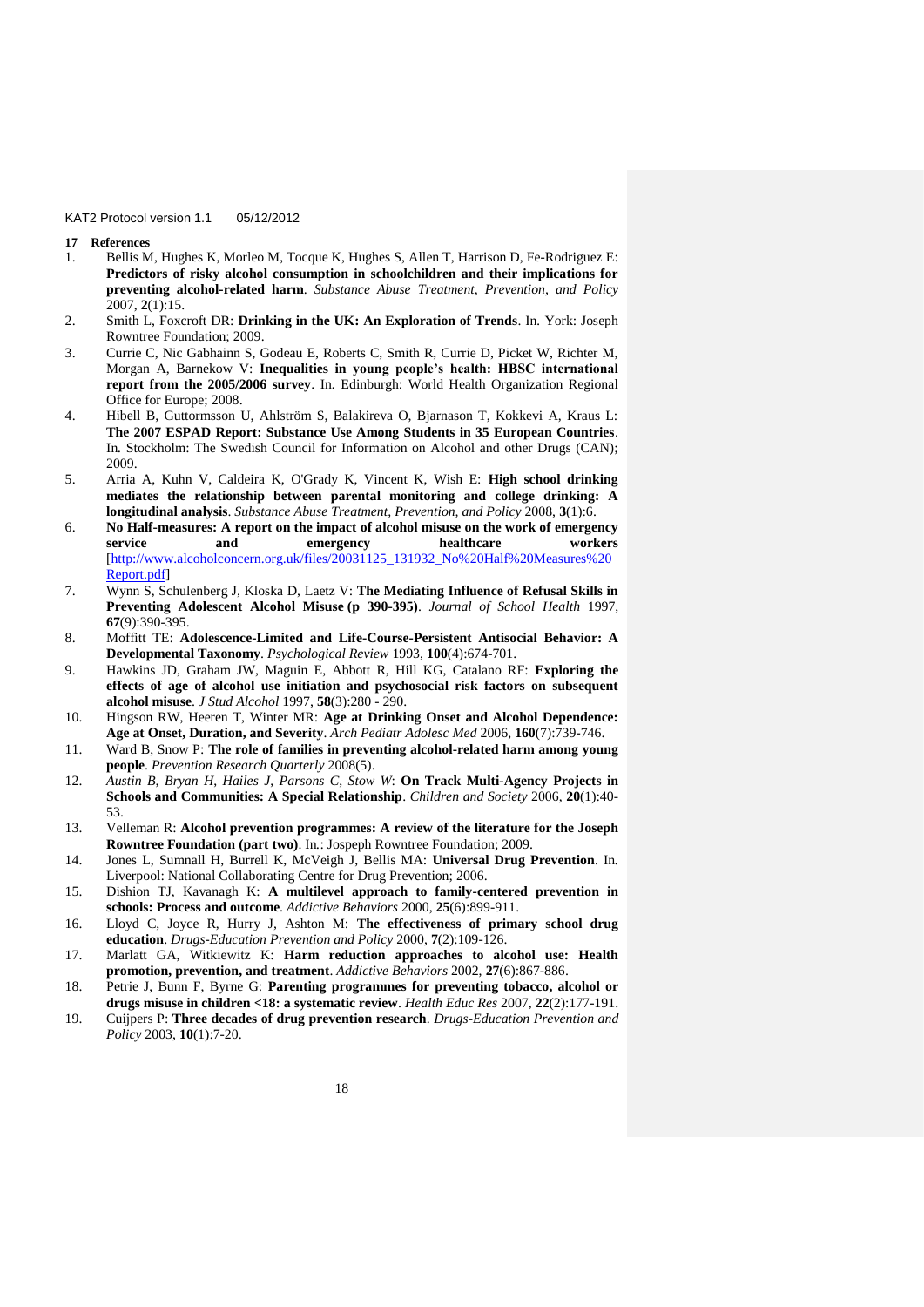- 20. Perry CL, Williams CL, VeblenMortenson S, Toomey TL, Komro KA, Anstine PS, McGovern PG, Finnegan JR, Forster JL, Wagenaar AC *et al*: **Project Northland: Outcomes of a communitywide alcohol use prevention program during early adolescence**. *American Journal of Public Health* 1996, **86**(7):956-965.
- 21. Velleman RDB, Templeton LJ, Copello AG: **The role of the family in preventing and intervening with substance use and misuse: a comprehensive review of family interventions, with a focus on young people**. *Drug and Alcohol Review* 2005, **24**:93-109.
- 22. Spoth RL, Redmond C, Trudeau L, Shin C: **Longitudinal substance initiation outcomes for a universal preventive intervention combining family and school programs**. *Psychology of Addictive Behaviors* 2002, **16**(2):129-134.
- 23. Garmiene A, Žemaitiene N, Zaborskis A: **Family time, parental behaviour model and the initiation of smoking and alcohol use by ten-year-old children: an epidemiological study in Kaunas, Lithuania**. *BMC Public Health* 2006, **6**(1):287.
- 24. Faggiano F, Vigna-Taglianti F, Burkhart G, Bohrn K, Cuomo L, Gregori D, Panella M, Scatigna M, Siliquini R, Varona L *et al*: **The effectiveness of a school-based substance abuse prevention program: 18-Month follow-up of the EU-Dap cluster randomized controlled trial**. *Drug and Alcohol Dependence* 2010, **108**(1-2):56-64.
- 25. Van Der Kreeft P, Wiborg G, Galanti MR, Siliquini R, Bohrn K, Scatigna M, Lindahl AM, Melero JC, Vassara M, Faggiano F *et al*: **'Unplugged': A new European school programme against substance abuse**. *Drugs-Education Prevention and Policy* 2009, **16**(2):167-181.
- 26. Stead M, Stradling B, MacKintosh AM, MacNeil M, Minty S, Eadie D, Team BE: **Delivery of the Blueprint Programme**. In*.* Stirling: Institute for Social Marketing; 2007.
- 27. Mihalic S, Irwin K: **Blueprints for Violence Prevention: From Research to Real-World Settings - Factors Influencing the Successful Replication of Model Programs**. *Youth Violence and Juvenile Justice* 2003, **1**(4):307-329.
- 28. Coombes L, Allen D, Marsh M, Foxcroft DR: **Implementation of the Strengthening Families Program (SFP)10-14 in Barnsley: The Perspectives of Facilitators and Families**. In*.* Oxford: Oxford Brookes University; 2006.
- 29. Spoth R, Redmond C: **Research on Family Engagement in Preventive Interventions: Toward Improved Use of Scientific Findings in Primary Prevention Practice**. *The Journal of Primary Prevention* 2000, **21**(2):267-284.
- 30. Guyll M, Spoth R, Redmond C: **The Effects of Incentives and Research Requirements on Participation Rates for a Community-Based Preventive Intervention research Study**. *Journal of Primary Prevention* 2003, **24**(1):25-41.
- 31. Redmond C, Spoth R, Trudeau L: **Family- and community-level predictors of parent support seeking**. 2002, **30**(2):153-171.
- 32. Bayer JK, Hiscock H, Morton-Allen E, Ukoumunne OC, Wake M: **Prevention of mental health problems: rationale for a universal approach**. *Archives of Disease in Childhood*  2007, **92**(1):34-38.
- 33. Wiggins M, Bonell C, Sawtell M, Austerberry H, Burchett H, Allen E, Strange V: **Health outcomes of youth development programme in England: prospective matched comparison study**. *British Medical Journal* 2009, **339**.
- 34. Cleveland MJ, Feinberg ME, Bontempo DE, Greenberg MT: **The Role of Risk and Protective Factors in Substance Use Across Adolescence**. *Journal of Adolescent Health*  2008, **43**(2):157-164.
- 35. Catalano RF, Hawkins JD: **The Social Development Model: A Theory of Antisocial Behavior**. In: *Delinquency and Crime: Current Theories.* edn. Edited by Hawkins JD. Cambridge: Cambridge University Press; 1996: 149-197.
- 36. Catalano RF, Park J, Harachi TW, Haggerty KP, Abbott RD, Hawkins JD: **Mediating the Effects of Poverty, Gender, Individual Characteristics, and External Constraints on Antisocial Behavior: A Test of the Social Development Model and Implications for**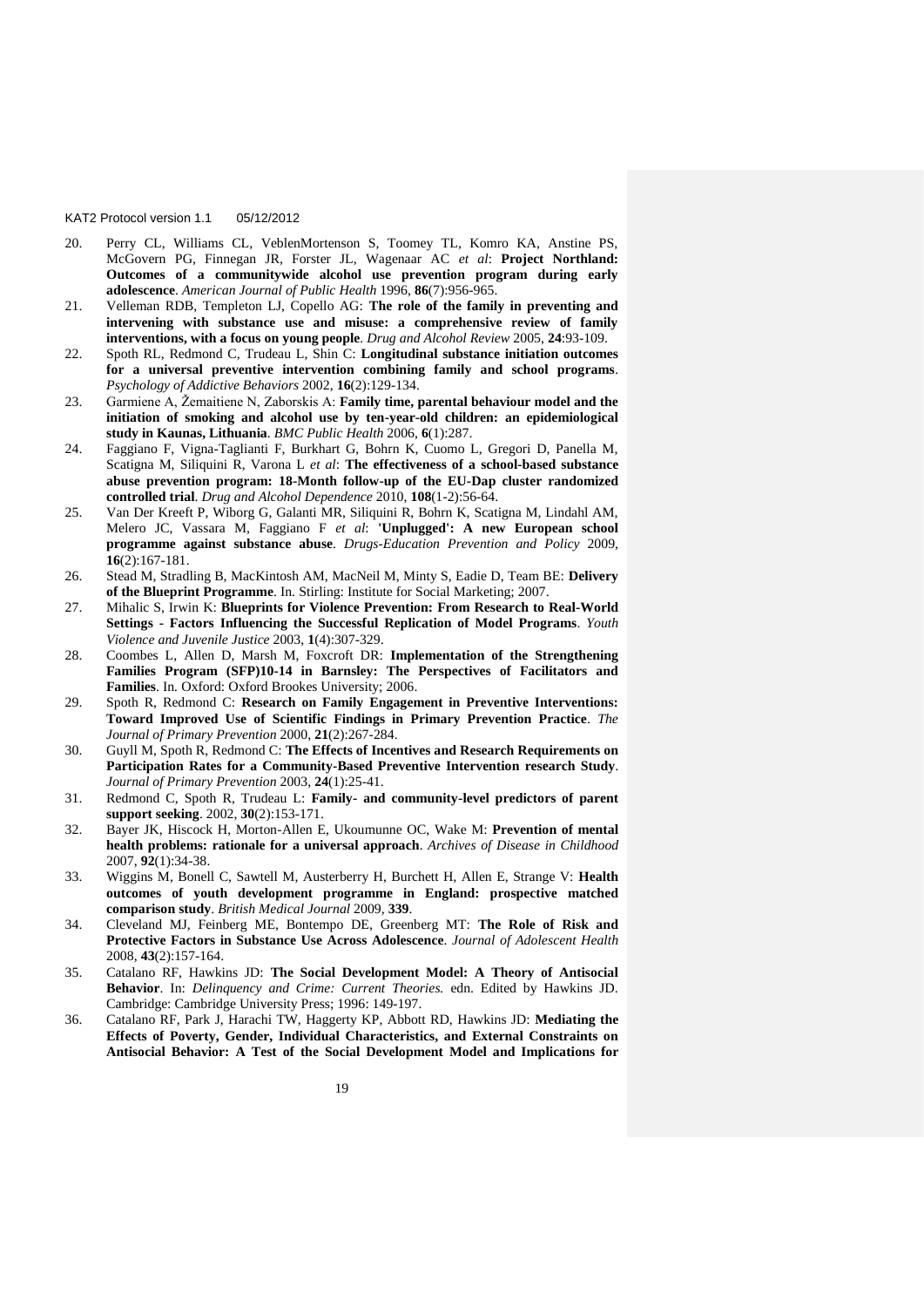**Developmental Life-Course Theory**. In: *Integrated Developmental and Life-Course Theories of Offending.* edn. Edited by Farrington DP. New Brunswick: Transaction Publishers; 2005: 93-123.

- 37. Schor EL: **Adolescent alcohol use: social determinants and the case for early familycentered prevention. Family-focused prevention of adolescent drinking**. *Bull N Y Acad Med* 1996, **73**(2):335-356.
- 38. Lonczak HS, Huang B, Catalano RF, Hawkins JD, Hill KG, Abbott RD, Ryan JA, Kosterman R: **The social predictors of adolescent alcohol misuse: a test of the social development model**. *J Stud Alcohol* 2001, **62**(2):179-189.
- 39. Hawkins JD, Catalano RF, Kosterman R, Abbott R, Hill KG: **Preventing adolescent health-risk behaviors by strengthening protection during childhood**. *Arch Pediatr Adolesc Med* 1999, **153**(3):226-234.
- 40. Spoth RL, Guyll M, Day SX: **Universal family-focused interventions in alcohol-use disorder prevention: Cost-effectiveness and cost-benefit analyses of two interventions**. *Journal of Studies on Alcohol* 2002, **63**(2):219-228.
- 41. Hawkins J, Weis J: **The social development model: an integrated approach to delinquency prevention**. *The Journal of Primary Prevention* 1985, **6**(2):73-97.
- 42. Rothwell H, Segrott J: **The role of parents in preventing alcohol misuse: An Evaluation of the Kids, Adults Together Programme (KAT): Evaluation Report**. In*.* Cardiff: Cardiff University; 2009.
- 43. Boyce W, Torsheim T, Currie C, Zambon A: **The family affluence scale as a measure of national wealth: Validation of an adolescent self-report measure**. *Social Indicators Research* 2006, **78**(3):473-487.
- 44. Currie C, Molcho M, Boyce W, Holstein B, Torsheim T, Richter M: **Researching health inequalities in adolescents: The development of the Health Behaviour in School-Aged Children (HBSC) Family Affluence Scale**. *Social Science & Medicine* 2008, **66**(6):1429- 1436.
- 45. Schnohr CW, Kreiner S, Due EP, Currie C, Boyce W, Diderichsen F: **Differential item functioning of a family affluence scale: Validation study on data from HBSC 2001/02**. *Social Indicators Research* 2008, **89**(1):79-95.
- 46. Molcho M, Gabhainn SN, Kelleher CC: **Assessing the use of the Family Affluence Scale (FAS) among Irish schoolchildren**. *Irish medical journal* 2007, **100**(8):37-39.
- 47. Office for National Statistics: **The National Statistics Socio-economic Classification: User Manual: 2005 edition**. In*.* Basingstoke: Palgrave Macmillan; 2005.
- 48. Collins RL, Parks GA, Marlatt GA: **Social determinants of alcohol-consumption - the effects of social-interaction and model status on the self-administration of alcohol**. *Journal of Consulting and Clinical Psychology* 1985, **53**(2):189-200.
- 49. The Kidscreen Group Europe: **The KIDSCREEN Questionnaires: Quality of life questionnaires for children and adolescents: Handbook**. In*.* Lengerich: Pabst Science Publishers; 2006.
- 50. Robitail S, Simeoni M-C, Erhart M, Ravens-Sieberer U, Bruil J, Auquier P, European Kidscreen G: Validation of the European proxy KIDSCREEN-52 pilot test health**related quality of life questionnaire: first results**. *The Journal of adolescent health : official publication of the Society for Adolescent Medicine* 2006, **39**(4):10.
- 51. Miller-Day M, Kam JA: **More Than Just Openness: Developing and Validating a Measure of Targeted Parent-Child Communication About Alcohol**. *Health Communication* 2010, **25**(4):293-302.
- 52. Olson DH, Barnes H: **Family Communication**. In*.*; undated.
- 53. Barnes HL, Olson DH: **Parent-adolescent communication and the Circumplex Model**. *Child Development* 1985, **56**(2):438-447.